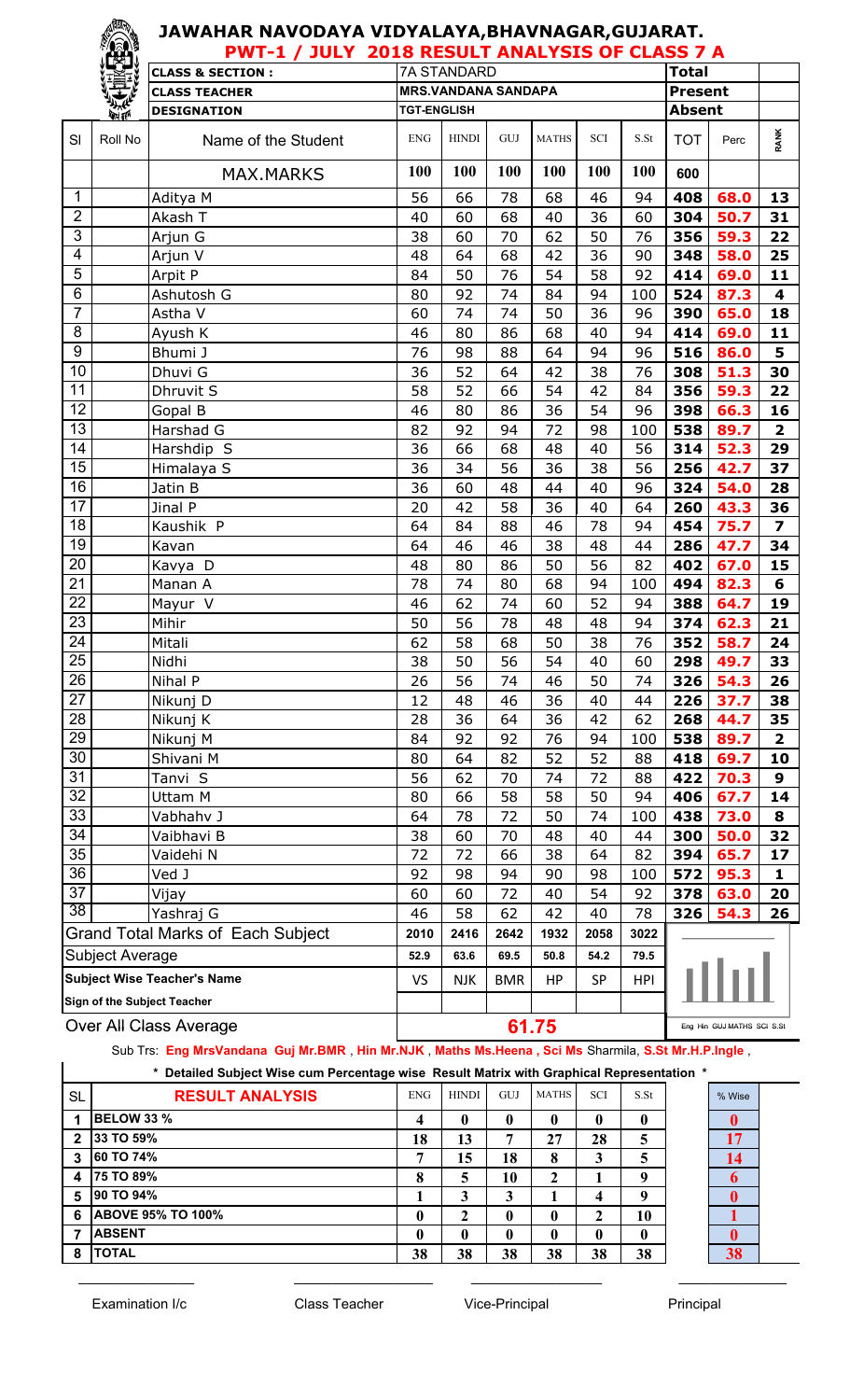|                                    |                                | <b>PWT-1 / JULY 2018 RESULT ANALYSIS OF CLASS 7 B</b> |                    |                          |            |              |            |            | <b>Total</b>   |                            |                         |
|------------------------------------|--------------------------------|-------------------------------------------------------|--------------------|--------------------------|------------|--------------|------------|------------|----------------|----------------------------|-------------------------|
|                                    |                                | <b>CLASS &amp; SECTION:</b>                           | <b>7B STANDARD</b> |                          |            |              |            |            |                |                            |                         |
|                                    |                                | <b>CLASS TEACHER</b>                                  |                    | <b>MR.NILESH KANJIYA</b> |            |              |            |            | <b>Present</b> |                            |                         |
|                                    | 美好                             | <b>DESIGNATION</b>                                    | <b>TGT-HINDI</b>   |                          |            |              |            |            | <b>Absent</b>  |                            |                         |
| SI                                 | Roll No                        | Name of the Student                                   | <b>ENG</b>         | <b>HINDI</b>             | GUJ        | <b>MATHS</b> | <b>SCI</b> | S.St       | <b>TOT</b>     | Perc                       | <b>RANK</b>             |
|                                    |                                | <b>MAX.MARKS</b>                                      | 100                | 100                      | 100        | 100          | 100        | 100        | 600            |                            |                         |
| 1                                  |                                | Chaitali Chudasama                                    | 52                 | 82                       | 76         | 42           | 72         | 100        | 424            | 70.7                       | 16                      |
| $\overline{2}$                     |                                | Dhara Baldaniya                                       | 58                 | 82                       | 86         | 70           | 72         | 94         | 462            | 77.0                       | $\overline{\mathbf{z}}$ |
| 3                                  |                                | <b>Dhruvin Palas</b>                                  | 40                 | 46                       | 52         | 48           | 36         | 64         | 286            | 47.7                       | 37                      |
| $\overline{\mathbf{4}}$            |                                | Dhruvraj Sihora                                       | 50                 | 78                       | 74         | 50           | 80         | 96         | 428            | 71.3                       | 14                      |
| $\overline{5}$                     |                                | Dilip Maru                                            | 20                 | 48                       | 54         | 36           | 40         | 68         | 266            | 44.3                       | 39                      |
| $\,6$                              |                                | Dilip Jambucha                                        | 52                 | 74                       | 68         | 56           | 48         | 98         | 396            | 66.0                       | 22                      |
| $\overline{7}$                     |                                | Drashti Vaghela                                       | 54                 | 84                       | 82         | 38           | 44         | 90         | 392            | 65.3                       | 24                      |
| $\bf 8$                            |                                | Jayesh Baraiya                                        | 44                 | 54                       | 70         | 60           | 48         | 78         | 354            | 59.0                       | 28                      |
| $\boldsymbol{9}$                   |                                | Jaysinh Parmar                                        | 54                 | 88                       | 70         | 58           | 62         | 78         | 410            | 68.3                       | 18                      |
| 10                                 |                                | Jayshree Kantariya                                    | 60                 | 88                       | 82         | 46           | 70         | 96         | 442            | 73.7                       | 9                       |
| 11                                 |                                | Kenil Vankani                                         | 82                 | 74                       | 64         | 52           | 74         | 86         | 432            | 72.0                       | 12                      |
| 12                                 |                                | KrushanaParmar                                        | 74                 | 84                       | 84         | 68           | 80         | 96         | 486            | 81.0                       | $\overline{\mathbf{3}}$ |
| $\overline{13}$                    |                                | Krupali Valiya                                        | 38                 | 72                       | 52         | 42           | 38         | 92         | 334            | 55.7                       | 32                      |
| 14                                 |                                | Kuldeep Gohil                                         | 56                 | 92                       | 80         | 76           | 72         | 100        | 476            | 79.3                       | 4                       |
| $\overline{15}$                    |                                | Mahendra Vala                                         | 36                 | 84                       | 82         | 60           | 48         | 92         | 402            | 67.0                       | 20                      |
| 16                                 |                                | Mihir Jatmalek                                        | 46                 | 70                       | 76         | 56           | 56         | 92         | 396            | 66.0                       | 22                      |
| $\overline{17}$                    |                                | Mansi Dihora                                          | 60                 | 80                       | 82         | 64           | 56         | 92         | 434            | 72.3                       | 11                      |
| 18                                 |                                | Meet Kher                                             | 56                 | 86                       | 80         | 48           | 56         | 100        | 426            | 71.0                       | 15                      |
| 19                                 |                                | Nevil Beldiya                                         | 58                 | 76                       | 74         | 64           | 58         | 94         | 424            | 70.7                       | 16                      |
| 20                                 |                                | Nikunj Makwana                                        | 48                 | 82                       | 64         | 40           | 56         | 92         | 382            | 63.7                       | 25                      |
| $\overline{21}$                    |                                | Neel Italiya                                          | 40                 | 78                       | 44         | 36           | 40         | 76         | 314            | 52.3                       | 33                      |
| 22                                 |                                | Nisha Baraiiya                                        | 58                 | 78                       | 80         | 40           | 70         | 84         | 410            | 68.3                       | 18                      |
| $\overline{23}$                    |                                | Nikul Dabhi                                           | 46                 | 64                       | 66         | 40           | 46         | 92         | 354            | 59.0                       | 28                      |
| $\overline{24}$                    |                                | Nirali Baraiaya                                       | 24                 | 56                       | 68         | 42           | 40         | 62         | 292            | 48.7                       | 36                      |
| $\overline{25}$                    |                                | Paras Dhaya                                           | 52                 | 72                       | 64         | 62           | 42         | 90         | 382            | 63.7                       | 25                      |
| $\overline{26}$                    |                                | Payal Chauhan                                         | 58                 | 94                       | 84         | 60           | 64         | 98         | 458            | 76.3                       | 8                       |
| 27                                 |                                | Pooja Ramna                                           | 48                 | 78                       | 84         | 38           | 40         | 88         | 376            | 62.7                       | 27                      |
| 28                                 |                                | Rahul Bhil                                            | 24                 | 54                       | 62         | 48           | 40         | 70         | 298            | 49.7                       | 35                      |
| 29                                 |                                | Rajveer Der                                           | 84                 | 84                       | 64         | 72           | 80         | 88         | 472            | 78.7                       | 6                       |
| 30                                 |                                | Riddh Bhatt                                           | 74                 | 96                       | 84         | 68           | 88         | 96         | 506            | 84.3                       | $\overline{2}$          |
| 31                                 |                                | Riddh Chovatiya                                       | 26                 | 78                       | 74         | 46           | 36         | 88         | 348            | 58.0                       | 30                      |
| 32                                 |                                | Rutu Nakum                                            | 24                 | 76                       | 76         | 36           | 36         | 98         | 346            | 57.7                       | 31                      |
| 33                                 |                                | Rutvik Harsora                                        | 78                 | 90                       | 88         | 56           | 70         | 94         | 476            | 79.3                       | 4                       |
| 34                                 |                                | Shiya Degada                                          | 28                 | 60                       | 60         | 38           | 36         | 82         | 304            | 50.7                       | 34                      |
| 35                                 |                                | <b>Tarang Gilatar</b>                                 | 22                 | 58                       | 44         | 36           | 40         | 74         | 274            | 45.7                       | 38                      |
| 36                                 |                                | Vaibhav Dhaya                                         | 66                 | 76                       | 74         | 56           | 72         | 96         | 440            | 73.3                       | 10                      |
| $\overline{37}$                    |                                | Viran Rathod                                          | 90                 | 88                       | 86         | 86           | 96         | 100        | 546            | 91.0                       | 1                       |
| 38                                 |                                | Viraj Gosai                                           | 68                 | 84                       | 74         | 42           | 66         | 96         | 430<br>71.7    |                            | 13                      |
| 39                                 |                                | Viral Ladhava                                         | 56                 | 72                       | 76         | 56           | 64         | 76         | 400<br>66.7    |                            |                         |
|                                    |                                | <b>Grand Total Marks of Each Subject</b>              | 1952               | 2878                     | 2728       | 1990         | 2160       | 3346       |                |                            |                         |
|                                    | <b>Subject Average</b><br>50.1 |                                                       |                    | 73.8                     | 69.9       | 51.0         | 55.4       | 85.8       |                |                            |                         |
| <b>Subject Wise Teacher's Name</b> |                                |                                                       | <b>VS</b>          | <b>NJK</b>               | <b>BMR</b> | HP           | SP         | <b>HPI</b> |                |                            |                         |
|                                    | Sign of the Subject Teacher    |                                                       |                    |                          |            |              |            |            |                |                            |                         |
|                                    |                                |                                                       |                    |                          |            | 64.33        |            |            |                | Eng Hin GUJ MATHS SCI S.St |                         |
| Over All Class Average             |                                |                                                       |                    |                          |            |              |            |            |                |                            |                         |

### Sub Trs: **Eng MrsVandana Guj Mr.BMR** , **Hin Mr.NJK** , **Maths Ms.Heena , Sci Ms** Sharmila, **S.St Mr.H.P.Ingle** ,

\_\_\_\_\_\_\_\_\_\_\_\_\_\_\_ \_\_\_\_\_\_\_\_\_\_\_\_\_\_\_\_\_\_ \_\_\_\_\_\_\_\_\_\_\_\_\_\_\_\_\_ \_\_\_\_\_\_\_\_\_\_\_\_\_\_

### **\* Detailed Subject Wise cum Percentage wise Result Matrix with Graphical Representation \***

| * Detailed Subject Wise cum Percentage wise Result Matrix with Graphical Representation * |                          |              |              |              |              |            |               |  |        |  |  |
|-------------------------------------------------------------------------------------------|--------------------------|--------------|--------------|--------------|--------------|------------|---------------|--|--------|--|--|
| <b>SL</b>                                                                                 | <b>RESULT ANALYSIS</b>   | <b>ENG</b>   | <b>HINDI</b> | <b>GUJ</b>   | <b>MATHS</b> | <b>SCI</b> | $S_{\cdot}St$ |  | % Wise |  |  |
|                                                                                           | <b>BELOW 33 %</b>        | ៗ            | 0            | 0            |              | 0          |               |  |        |  |  |
| $\overline{2}$                                                                            | 33 TO 59%                | 22           | 6            | 5            | 27           | 22         | 0             |  | 12     |  |  |
| $\mathbf{3}$                                                                              | 60 TO 74%                | o            | 8            | 16           | 10           | 12         | 5             |  | 19     |  |  |
| $\overline{\mathbf{4}}$                                                                   | <b>75 TO 89%</b>         |              | 21           | 18           | 2            | 4          | 10            |  |        |  |  |
| 5                                                                                         | 90 TO 94%                |              | 3            | $\mathbf 0$  | 0            | 0          | 11            |  |        |  |  |
| -6                                                                                        | <b>ABOVE 95% TO 100%</b> | 0            |              | $\mathbf 0$  |              |            | 13            |  |        |  |  |
|                                                                                           | <b>ABSENT</b>            | $\mathbf{0}$ | 0            | $\mathbf{0}$ | 0            | 0          | 0             |  |        |  |  |
| 8                                                                                         | <b>TOTAL</b>             | 39           | 39           | 39           | 39           | 39         | 39            |  | 39     |  |  |

| % Wise |  |
|--------|--|
|        |  |
| 2      |  |
| 9      |  |
|        |  |
|        |  |
|        |  |
|        |  |
| ว      |  |
|        |  |

18)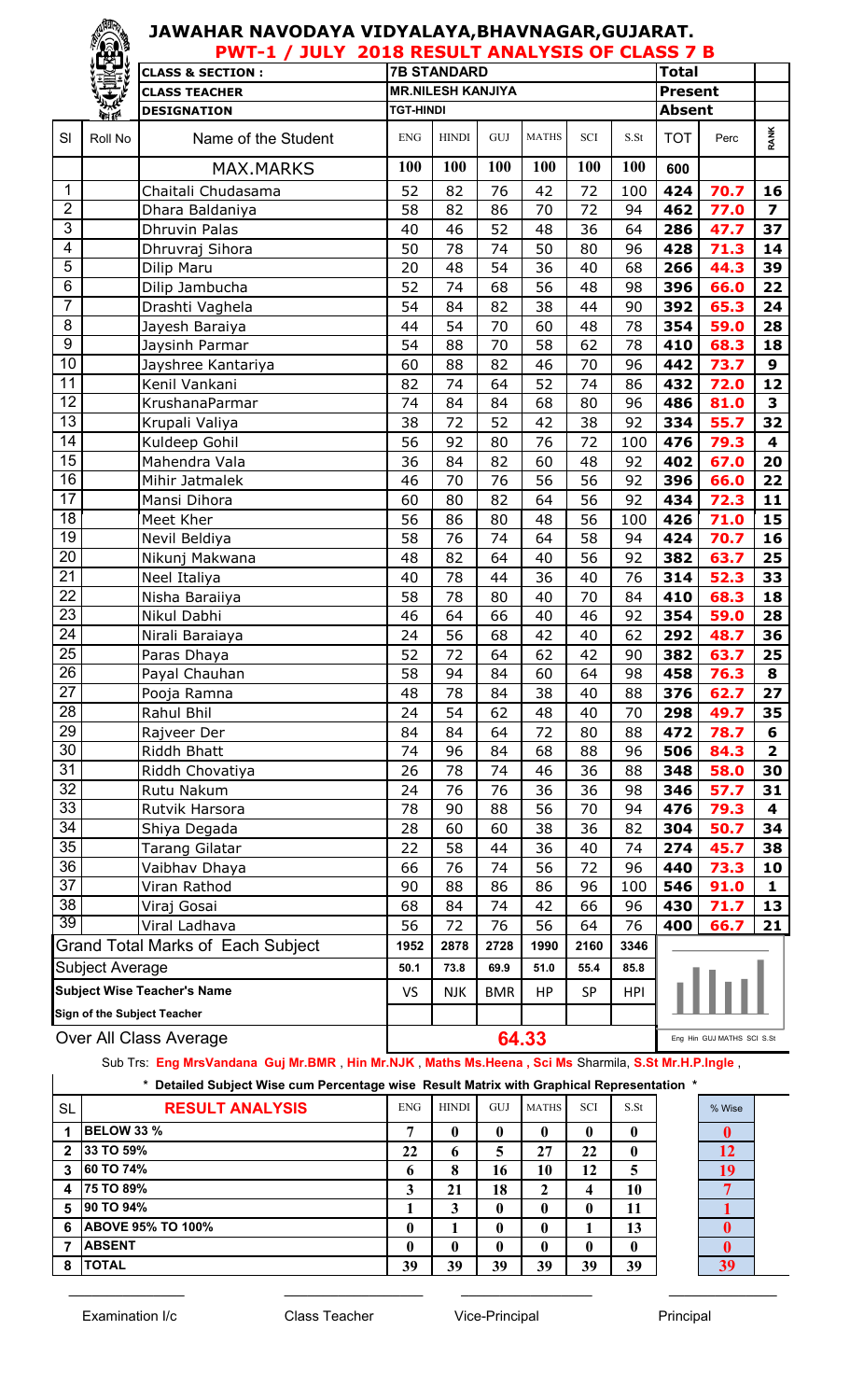#### **JAWAHAR NAVODAYA VIDYALAYA,BHAVNAGAR,GUJARAT. PWT-1 / JULY 2018 RESULT ANALYSIS OF CLASS 8 A**

|                                                       | <b>PELI</b> | F VV 1 - 4 /<br>JVLI<br><b>CLASS &amp; SECTION:</b> | ZUIU KLJULI ANALIJIJ UI CLAJJ U A<br>Total<br><b>8A STANDARD</b>                             |              |                |              |            |                                      |                            |              |                |  |
|-------------------------------------------------------|-------------|-----------------------------------------------------|----------------------------------------------------------------------------------------------|--------------|----------------|--------------|------------|--------------------------------------|----------------------------|--------------|----------------|--|
|                                                       |             | <b>CLASS TEACHER</b>                                |                                                                                              | MR.H.P.INGLE | <b>Present</b> |              |            |                                      |                            |              |                |  |
|                                                       | 美好          | <b>DESIGNATION</b>                                  | TGT-S.ST                                                                                     |              |                |              |            |                                      | <b>Absent</b>              |              |                |  |
|                                                       |             |                                                     |                                                                                              |              |                |              |            |                                      |                            |              |                |  |
| SI                                                    | Roll No     | Name of the Student                                 | <b>ENG</b>                                                                                   | <b>HINDI</b> | GUJ            | <b>MATHS</b> | SCI        | $\operatorname{S}.\operatorname{St}$ | <b>TOT</b>                 | Perc         | <b>RANK</b>    |  |
|                                                       |             | <b>MAX.MARKS</b>                                    | 100                                                                                          | 100          | 100            | <b>100</b>   | 100        | <b>100</b>                           | 600                        |              |                |  |
| 1                                                     |             | Akshay L                                            | 64                                                                                           | 84           | 84             | 100          | 74         | 90                                   | 496                        | 82.7         | 17             |  |
| $\overline{2}$                                        |             | Arjun D                                             | 40                                                                                           | 66           | 90             | 48           | 48         | 84                                   | 376                        | 62.7         | 30             |  |
| 3                                                     |             | Bhagirath B                                         | 50                                                                                           | 62           | 72             | 56           | 48         | 76                                   | 364                        | 60.7         | 31             |  |
| 4                                                     |             | Darshan V                                           | 36                                                                                           | 68           | 66             | 44           | 36         | 56                                   | 306                        | 51.0         | 37             |  |
| $\overline{5}$                                        |             | Dhaval D                                            | 78                                                                                           | 92           | 92             | 100          | 96         | 100                                  | 558                        | 93.0         | 4              |  |
| 6                                                     |             | Dhruvil G                                           | 78                                                                                           | 88           | 80             | 88           | 98         | 98                                   | 530                        | 88.3         | 8              |  |
| $\overline{7}$                                        |             | Divyesh D                                           | 40                                                                                           | 72           | 84             | 36           | 36         | 80                                   | 348                        | 58.0         | 33             |  |
| $\overline{8}$                                        |             | Gautam B                                            | 40                                                                                           | 62           | 86             | 36           | 36         | 66                                   | 326                        | 54.3         | 35             |  |
| 9                                                     |             | Harsh R                                             | 62                                                                                           | 70           | 72             | 66           | 40         | 74                                   | 384                        | 64.0         | 29             |  |
| 10                                                    |             | Harshil G                                           | 70                                                                                           | 56           | 72             | 78           | 44         | 70                                   | 390                        | 65.0         | 27             |  |
| 11                                                    |             | Hetal J                                             | 46                                                                                           | 62           | 64             | 52           | 42         | 60                                   | 326                        | 54.3         | 35             |  |
| $\overline{12}$                                       |             | Jainam J                                            | 64                                                                                           | 88           | 88             | 94           | 46         | 76                                   | 456                        | 76.0         | 21             |  |
| $\overline{13}$                                       |             | Jaya S                                              | 60                                                                                           | 96           | 92             | 100          | 68         | 100                                  | 516                        | 86.0         | $11$           |  |
| $\overline{14}$                                       |             | Jaypal T                                            | 94                                                                                           | 94           | 90             | 94           | 82         | 98                                   | 552                        | 92.0         | 5              |  |
| $\overline{15}$                                       |             | Kaushik C                                           | 70                                                                                           | 92           | 86             | 96           | 72         | 94                                   | 510                        | 85.0         | 14             |  |
| $\overline{16}$                                       |             | Kavita P                                            | 68                                                                                           | 82           | 72             | 62           | 84         | 68                                   | 436                        | 72.7         | 23             |  |
| 17                                                    |             | Krish J                                             | 38                                                                                           | 74           | 52             | 72           | 44         | 66                                   | 346                        | 57.7         | 34             |  |
| 18                                                    |             | Meet D                                              | 58                                                                                           | 86           | 88             | 100          | 98         | 96                                   | 526                        | 87.7         | 9              |  |
| $\overline{19}$                                       |             | Mehul V                                             | 68                                                                                           | 74           | 88             | 90           | 58         | 88                                   | 466                        | 77.7         | 19             |  |
| $\overline{20}$                                       |             | Milan B                                             | 52                                                                                           | 72           | 76             | 72           | 62         | 58                                   | 392                        | 65.3         | 26             |  |
| $\overline{21}$                                       |             | Milan D                                             | 64                                                                                           | 74           | 70             | 90           | 58         | 88                                   | 444                        | 74.0         | 22             |  |
| $\overline{22}$                                       |             | Mitraj G                                            | 46                                                                                           | 72           | 82             | 86           | 56         | 82                                   | 424                        | 70.7         | 24             |  |
| $\overline{23}$                                       |             | Niraj L                                             | 64                                                                                           | 94           | 88             | 86           | 74         | 92                                   | 498                        | 83.0         | 15             |  |
| $\overline{24}$                                       |             | Pragna V                                            | 46                                                                                           | 86           | 80             | 66           | 56         | 52                                   | 386                        | 64.3         | 28             |  |
| $\overline{25}$                                       |             | Prince B                                            | 98                                                                                           | 96           | 92             | 100          | 98         | 98                                   | 582                        | 97.0         | 1              |  |
| $\overline{26}$                                       |             | Raj B                                               | 94                                                                                           | 94           | 92             | 100          | 100        | 100                                  | 580                        | 96.7         | $\overline{2}$ |  |
| 27                                                    |             | Rakshita B                                          | 72                                                                                           | 74           | 74             | 56           | 40         | 82                                   | 398                        | 66.3         | 25             |  |
| 28                                                    |             | Ravi B                                              | 74                                                                                           | 86           | 88             | 100          | 88         | 96                                   | 532                        | 88.7         | 7              |  |
| 29                                                    |             | Rudrapratap M                                       | 80                                                                                           | 92           | 78             | 90           | 88         | 84                                   | 512                        | 85.3         | 13             |  |
| 30                                                    |             | Saurabh C                                           | 60                                                                                           | 92           | 78             | 100          | 84         | 100                                  | 514                        | 85.7         | 12             |  |
| 31                                                    |             | Shailesh N                                          | 96                                                                                           | 86           | 92             | 100          | 96         | 100                                  | 570                        | 95.0         | 3              |  |
| 32                                                    |             | Shivani D                                           | 76                                                                                           | 90           | 88             | 60           | 86         | 98                                   | 498                        | 83.0         | 15             |  |
| 33<br>34                                              |             | Tanisha K                                           | 74                                                                                           | 90           | 82             | 98           | 92         | 90                                   | 526                        | 87.7         | 9              |  |
| $\overline{35}$                                       |             | Uday M                                              | 62                                                                                           | 82           | 78             | 94           | 62         | 80                                   | 458                        | 76.3         | 20             |  |
| 36                                                    |             | Versha B                                            | 42                                                                                           | 54           | 42             | 50           | 48         | 70                                   | 306                        | 51.0         | 37             |  |
| 37                                                    |             | Vedant N                                            | 98                                                                                           | 88           | 72             | 36           | 96         | 94                                   | 484                        | 80.7<br>58.3 | 18             |  |
| $\overline{38}$                                       |             | Vishal G                                            | 52<br>98                                                                                     | 64           | 66             | 38           | 60         | 70                                   | 350                        | 32<br>5      |                |  |
|                                                       |             | Yajush G                                            |                                                                                              | 88           | 88             | 94           | 90         | 94<br>552<br>92.0                    |                            |              |                |  |
|                                                       |             | <b>Grand Total Marks of Each Subject</b>            | 2828<br>2408<br>2958<br>2940<br>2510<br>3078<br>63.4<br>77.8<br>77.4<br>74.4<br>66.1<br>81.0 |              |                |              |            |                                      |                            |              |                |  |
| Subject Average<br><b>Subject Wise Teacher's Name</b> |             |                                                     |                                                                                              |              |                |              |            |                                      |                            |              |                |  |
| Sign of the Subject Teacher                           |             | <b>DP</b>                                           | <b>BS</b>                                                                                    | <b>BMR</b>   | DM             | SP           | <b>HPI</b> |                                      |                            |              |                |  |
|                                                       |             |                                                     | 73.34                                                                                        |              |                |              |            |                                      | Eng Hin GUJ MATHS SCI S.St |              |                |  |
| Over All Class Average                                |             |                                                     |                                                                                              |              |                |              |            |                                      |                            |              |                |  |

Sub Trs: **Eng MR.Dilip Parmar Guj Mr.BMR** , **Hin Mrs Bhavana** , **Maths Mr.Dharasing , Sci Ms.Sharmila**, **S.St Mr.H.P.Ingle**

\_\_\_\_\_\_\_\_\_\_\_\_\_\_\_ \_\_\_\_\_\_\_\_\_\_\_\_\_\_\_\_\_\_ \_\_\_\_\_\_\_\_\_\_\_\_\_\_\_\_\_ \_\_\_\_\_\_\_\_\_\_\_\_\_\_

#### **\* Detailed Subject Wise cum Percentage wise Result Matrix with Graphical Representation \***

| * Detailed Subject Wise cum Percentage wise Result Matrix with Graphical Representation * |                          |            |              |     |              |            |                  |  |  |  |  |
|-------------------------------------------------------------------------------------------|--------------------------|------------|--------------|-----|--------------|------------|------------------|--|--|--|--|
| SL                                                                                        | <b>RESULT ANALYSIS</b>   | <b>ENG</b> | <b>HINDI</b> | GUJ | <b>MATHS</b> | <b>SCI</b> | S.S <sub>t</sub> |  |  |  |  |
|                                                                                           | <b>BELOW 33 %</b>        |            |              | 0   | 0            | 0          | 0                |  |  |  |  |
| $\mathbf{2}$                                                                              | 33 TO 59%                | 13         | 2            |     | 10           | 16         | 3                |  |  |  |  |
| $\mathbf{3}$                                                                              | <b>60 TO 74%</b>         | 15         | 14           | 10  | 6            | ៗ          | 8                |  |  |  |  |
| 4                                                                                         | <b>75 TO 89%</b>         | 4          | 11           | 19  | 4            | 6          | 10               |  |  |  |  |
| 5                                                                                         | 90 TO 94%                | າ          | q            | −   | ៗ            | 2          | 6                |  |  |  |  |
| 6                                                                                         | <b>ABOVE 95% TO 100%</b> | 4          | 2            | 0   | 11           | 7          | 11               |  |  |  |  |
|                                                                                           | <b>ABSENT</b>            | 0          | 0            | 0   | 0            | 0          | 0                |  |  |  |  |
| 8                                                                                         | <b>TOTAL</b>             | 38         | 38           | 38  | 38           | 38         | 38               |  |  |  |  |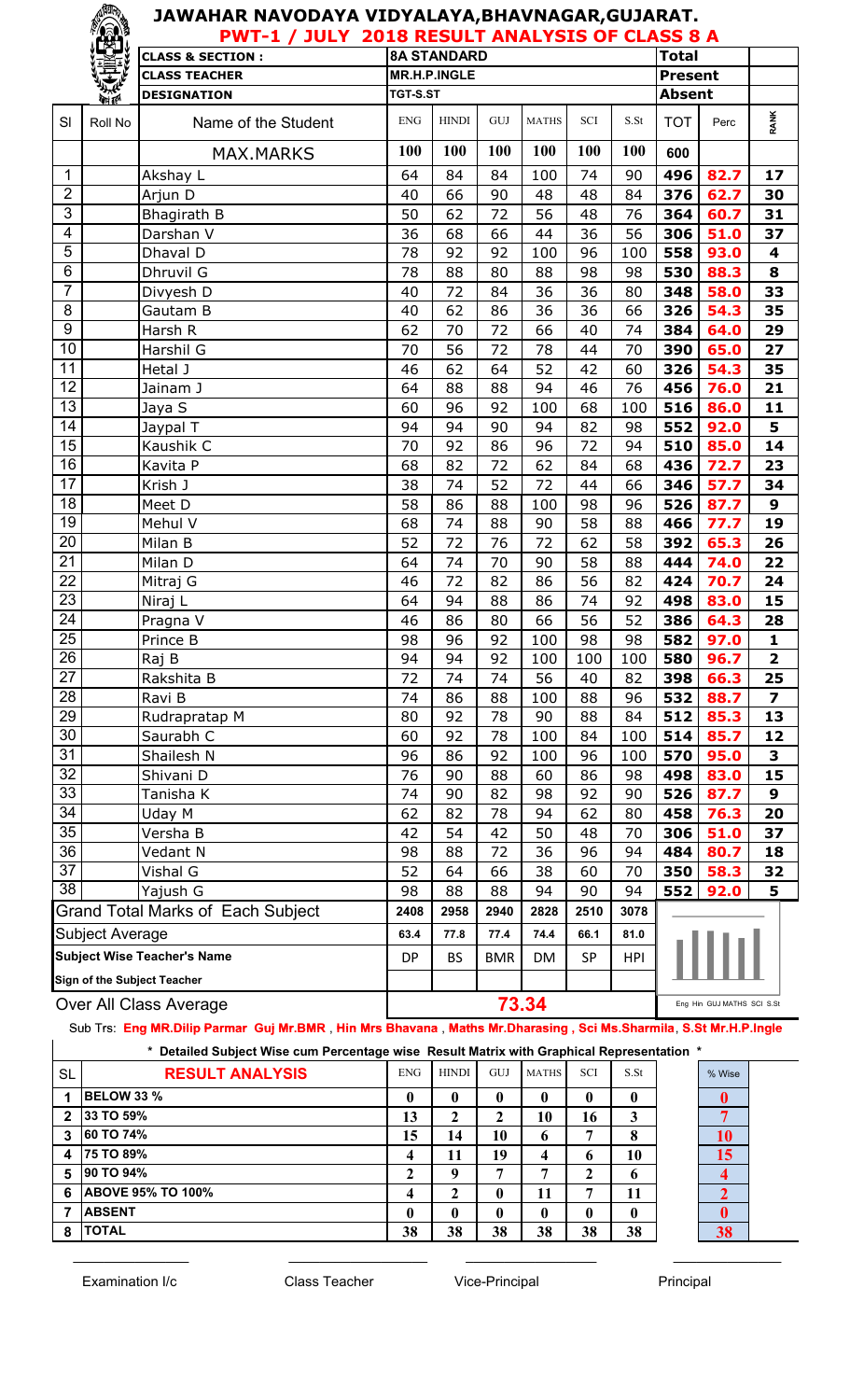#### **JAWAHAR NAVODAYA VIDYALAYA,BHAVNAGAR,GUJARAT. PWT-1 / JULY 2018 RESULT ANALYSIS OF CLASS 8 B**

|                                    |                        | FWI-1 / JULI                      |                                              |                        |       | <b>ZUID RESULT ANALISIS OF CLASS 6 B</b> |                            |      |                |      |                         |
|------------------------------------|------------------------|-----------------------------------|----------------------------------------------|------------------------|-------|------------------------------------------|----------------------------|------|----------------|------|-------------------------|
|                                    |                        | <b>CLASS &amp; SECTION:</b>       |                                              | <b>8B STANDARD</b>     |       |                                          |                            |      | <b>Total</b>   |      |                         |
|                                    |                        | <b>CLASS TEACHER</b>              |                                              | <b>MR.B.M.RAYAGURU</b> |       |                                          |                            |      | <b>Present</b> |      |                         |
|                                    | 经验                     | <b>DESIGNATION</b>                | <b>TGT-GUJ</b>                               |                        |       |                                          |                            |      | <b>Absent</b>  |      |                         |
| SI                                 | Roll No                | Name of the Student               | <b>ENG</b>                                   | <b>HINDI</b>           | GUJ   | <b>MATHS</b>                             | <b>SCI</b>                 | S.St | <b>TOT</b>     | Perc | RANK                    |
|                                    |                        | <b>MAX.MARKS</b>                  | 100                                          | 100                    | 100   | 100                                      | 100                        | 100  | 600            |      |                         |
| 1                                  |                        | Arpit Prajapati                   | 80                                           | 90                     | 94    | 98                                       | 100                        | 100  | 562            | 93.7 | $\overline{\mathbf{2}}$ |
| $\overline{2}$                     |                        | Bansari Dodiya                    | 60                                           | 84                     | 84    | 80                                       | 92                         | 80   | 480            | 80.0 | 13                      |
| 3                                  |                        | Chitransh Daiya                   | 96                                           | 82                     | 60    | 94                                       | 98                         | 100  | 530            | 88.3 | 5                       |
| 4                                  |                        | Dhaval Chauhan                    | 66                                           | 90                     | 80    | 100                                      | 96                         | 98   | 530            | 88.3 | $\overline{\mathbf{5}}$ |
| 5                                  |                        | Divya Shihora                     | 60                                           | 84                     | 86    | 64                                       | 82                         | 90   | 466            | 77.7 | 16                      |
| 6                                  |                        | Dhuvik Bhajak                     | 50                                           | 80                     | 66    | 72                                       | 52                         | 90   | 410            | 68.3 | 22                      |
| $\overline{7}$                     |                        | Haresh Chavda                     | 62                                           | 70                     | 76    | 80                                       | 96                         | 90   | 474            | 79.0 | 14                      |
| 8                                  |                        | <b>Hitesh Maru</b>                | 56                                           | 72                     | 76    | 38                                       | 44                         | 88   | 374            | 62.3 | 25                      |
| $\overline{9}$                     |                        | Harshil Paliwal                   | 54                                           | 60                     | 54    | 36                                       | 54                         | 80   | 338            | 56.3 | 30                      |
| 10                                 |                        | Jagruti Chauhan                   | 66                                           | 74                     | 80    | 66                                       | 54                         | 72   | 412            | 68.7 | 21                      |
| $\overline{11}$                    |                        | Jayotshana Parmar                 | 52                                           | 72                     | 52    | 46                                       | 50                         | 54   | 326            | 54.3 | 32                      |
| 12                                 |                        | Jay Borich                        | 40                                           | 74                     | 50    | 58                                       | 60                         | 76   | 358            | 59.7 | 28                      |
| 13                                 |                        | Jahanavi Katapara                 | 56                                           | 78                     | 92    | 76                                       | 84                         | 70   | 456            | 76.0 | 19                      |
| $\overline{14}$                    |                        | Jay Mori                          | 60                                           | 86                     | 88    | 44                                       | 88                         | 92   | 458            | 76.3 | 18                      |
| $\overline{15}$                    |                        | Jaydev Gohil                      | 80                                           | 86                     | 82    | 100                                      | 82                         | 92   | 522            | 87.0 | 8                       |
| 16                                 |                        | Karmdeep Mori                     | 36                                           | 74                     | 54    | 42                                       | 36                         | 56   | 298            | 49.7 | 33                      |
| $\overline{17}$                    |                        | Khusbu Rathod                     | 78                                           | 88                     | 96    | 96                                       | 92                         | 98   | 548            | 91.3 | 3                       |
| 18                                 |                        | Kishan Chauhan                    | 86                                           | 90                     | 86    | 90                                       | 92                         | 100  | 544            | 90.7 | $\overline{\mathbf{4}}$ |
| 19                                 |                        | Kuldeep Makwana                   | 82                                           | 76                     | 86    | 94                                       | 98                         | 92   | 528            | 88.0 | $\overline{\mathbf{z}}$ |
| 20                                 |                        | Malti Bhamar                      | 58                                           | 90                     | 90    | 64                                       | 74                         | 94   | 470            | 78.3 | 15                      |
| 21                                 |                        | Manthan Vaghasiya                 | 52                                           | 56                     | 78    | 48                                       | 56                         | 80   | 370            | 61.7 | 26                      |
| 22                                 |                        | Kritrajsinh Gohil                 | 64                                           | 62                     | 78    | 36                                       | 70                         | 76   | 386            | 64.3 | 24                      |
| $\overline{23}$                    |                        | Neha Maru                         | 66                                           | 86                     | 78    | 76                                       | 96                         | 88   | 490            | 81.7 | 11                      |
| $\overline{24}$                    |                        | Nitin Chavda                      | 84                                           | 78                     | 76    | 72                                       | 88                         | 84   | 482            | 80.3 | 12                      |
| $\overline{25}$                    |                        | Nikunj Bhaliya                    | 36                                           | 66                     | 70    | 42                                       | 36                         | 80   | 330            | 55.0 | 31                      |
| 26                                 |                        | Piyush Sankliya                   | 70                                           | 72                     | 92    | 90                                       | 92                         | 90   | 506            | 84.3 | 10                      |
| 27                                 |                        | Rahul Bhil                        | 38                                           | 78                     | 78    | 36                                       | 54                         | 72   | 356            | 59.3 | 29                      |
| 28                                 |                        | Sakila Ganara                     | 48                                           | 74                     | 82    | 38                                       | 64                         | 56   | 362            | 60.3 | 27                      |
| 29                                 |                        | Shital Gohil                      | 68                                           | 88                     | 90    | 90                                       | 74                         | 100  | 510            | 85.0 | 9                       |
| 30                                 |                        | Surbhi Malam                      | 52                                           | 78                     | 80    | 72                                       | 78                         | 68   | 428            | 71.3 | 20                      |
| 31                                 |                        | Uday Kantariya                    | 54                                           | 80                     | 66    | 38                                       | 66                         | 88   | 392            | 65.3 | 23                      |
| $\overline{32}$                    |                        | Vanshil C                         | 80                                           | 96                     | 94    | 100                                      | 100                        | 98   | 568            | 94.7 | 1                       |
| 33                                 |                        | <b>Vishal Shekh</b>               | 48                                           | 90                     | 76    | 80                                       | 76                         | 96   | 466            | 16   |                         |
|                                    |                        | Grand Total Marks of Each Subject | 1958                                         | 2514                   | 2476  | 2158                                     | 2374                       | 2688 |                |      |                         |
|                                    | <b>Subject Average</b> |                                   | 76.2<br>75.0<br>71.9<br>59.3<br>65.4<br>81.5 |                        |       |                                          |                            |      |                |      |                         |
| <b>Subject Wise Teacher's Name</b> |                        | DP                                | <b>BS</b>                                    | <b>BMR</b>             | DM    | <b>SP</b>                                | <b>HPI</b>                 |      |                |      |                         |
| Sign of the Subject Teacher        |                        |                                   |                                              |                        |       |                                          |                            |      |                |      |                         |
|                                    | Over All Class Average |                                   |                                              |                        | 71.56 |                                          | Eng Hin GUJ MATHS SCI S.St |      |                |      |                         |

#### Sub Trs: **Eng MR.Dilip Parmar Guj Mr.BMR** , **Hin Mrs Bhavana** , **Maths Mr.Dharasing , Sci Ms.Sharmila**, **S.St Mr.H.P.Ingle**

|              | * Detailed Subject Wise cum Percentage wise Result Matrix with Graphical Representation * |            |              |     |              |            |                  |  |        |  |  |  |
|--------------|-------------------------------------------------------------------------------------------|------------|--------------|-----|--------------|------------|------------------|--|--------|--|--|--|
| <b>SL</b>    | <b>RESULT ANALYSIS</b>                                                                    | <b>ENG</b> | <b>HINDI</b> | GUJ | <b>MATHS</b> | <b>SCI</b> | S.S <sub>t</sub> |  | % Wise |  |  |  |
|              | <b>BELOW 33 %</b>                                                                         | 0          | 0            | 0   | 0            | 0          | 0                |  |        |  |  |  |
| $\mathbf{2}$ | 33 TO 59%                                                                                 | 15         |              | 4   | 12           | 9          | 3                |  |        |  |  |  |
| 3            | <b>60 TO 74%</b>                                                                          | 10         | 11           | 4   | 6            | 6          | 4                |  |        |  |  |  |
| 4            | <b>75 TO 89%</b>                                                                          |            | 15           | 18  | 5            | 7          | 10               |  | 15     |  |  |  |
| 5            | <b>90 TO 94%</b>                                                                          | 0          | 5            | 6   | 5            | 4          | 8                |  |        |  |  |  |
| 6            | <b>ABOVE 95% TO 100%</b>                                                                  |            |              |     | 5            |            | 8                |  |        |  |  |  |
|              | <b>ABSENT</b>                                                                             | 0          | $\mathbf{0}$ | 0   | 0            | 0          | 0                |  |        |  |  |  |
| 8            | <b>TOTAL</b>                                                                              | 33         | 33           | 33  | 33           | 33         | 33               |  | 33     |  |  |  |



Examination I/c **Class Teacher** Vice-Principal Principal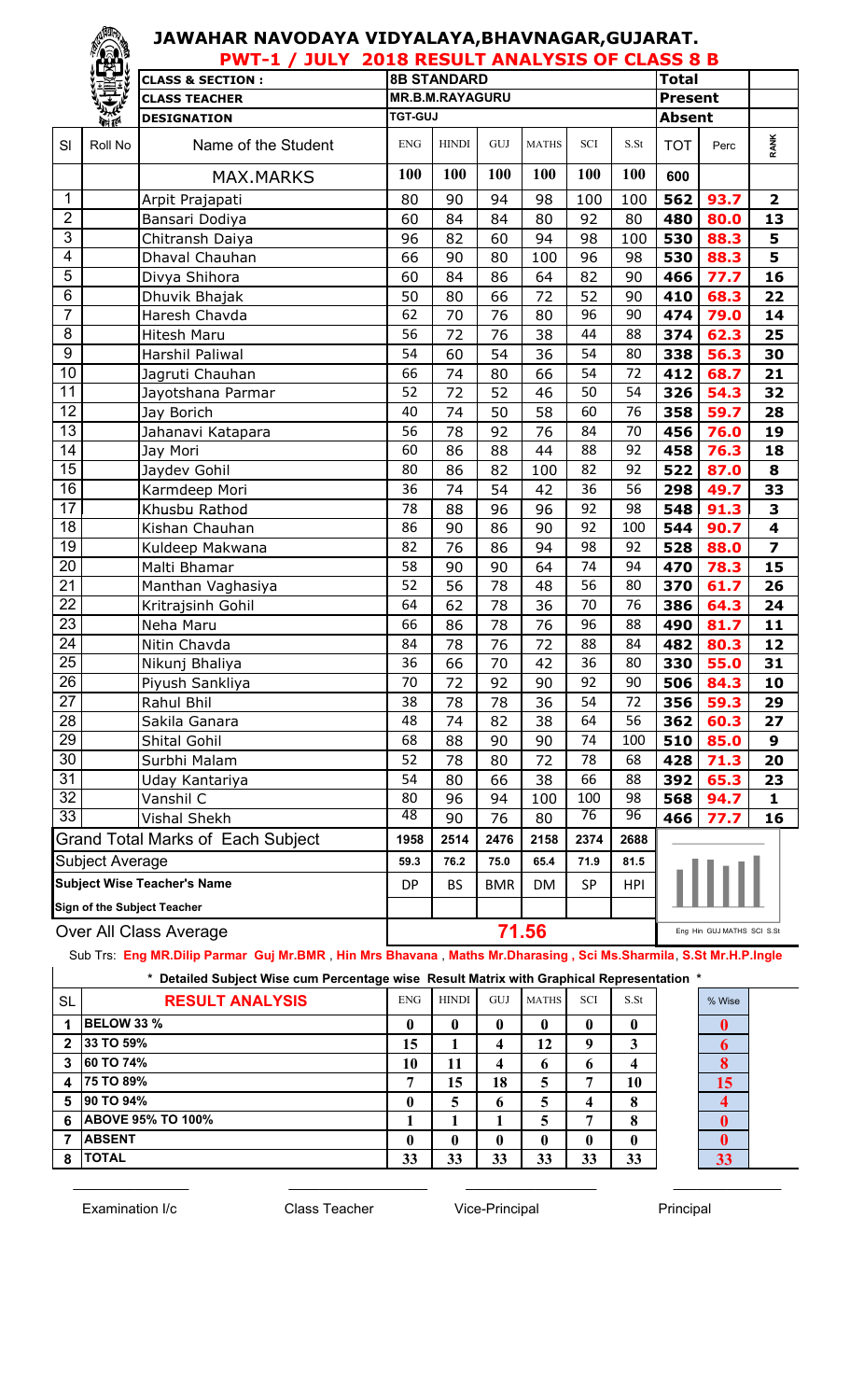#### **JAWAHAR NAVODAYA VIDYALAYA,BHAVNAGAR,GUJARAT. PWT-1 / JULY 2018 RESULT ANALYSIS OF CLASS 9 A**

|                                                       | Lej î           | F VV 1 - 4 /<br>JULI<br><u>UIU KLYULI ANALIYIY VI CLAYY</u><br>$\overline{\phantom{a}}$<br><b>9A STANDARD</b><br><b>Total</b><br><b>CLASS &amp; SECTION:</b> |                 |                                     |                 |                       |                 |                  |                |      |                         |  |
|-------------------------------------------------------|-----------------|--------------------------------------------------------------------------------------------------------------------------------------------------------------|-----------------|-------------------------------------|-----------------|-----------------------|-----------------|------------------|----------------|------|-------------------------|--|
|                                                       | 建议制造            | <b>CLASS TEACHER</b>                                                                                                                                         |                 | <b>MRS.REKHAKUMARI G</b>            |                 |                       |                 |                  | <b>Present</b> |      |                         |  |
|                                                       |                 | <b>DESIGNATION</b>                                                                                                                                           | <b>TGT-GUJ</b>  |                                     |                 |                       |                 |                  | <b>Absent</b>  |      |                         |  |
| SI                                                    | Roll No         | Name of the Student                                                                                                                                          | <b>ENG</b>      | <b>HINDI</b>                        | GUJ             | <b>MATHS</b>          | SCI             | S.S <sub>t</sub> | <b>TOT</b>     | Perc | <b>RANK</b>             |  |
|                                                       |                 | <b>MAX.MARKS</b>                                                                                                                                             | 100             | <b>100</b>                          | 100             | 100                   | 100             | 100              | 600            |      |                         |  |
| 1                                                     |                 | Abhaysinh G                                                                                                                                                  | 52              | 84                                  | 80              | 62                    | 78              | $\overline{74}$  | 430            | 71.7 | 14                      |  |
| $\overline{2}$                                        |                 | Anisha J                                                                                                                                                     | 34              | 66                                  | 80              | 56                    | 68              | 68               | 372            | 62.0 | 24                      |  |
| $\overline{3}$                                        |                 | Aryan K                                                                                                                                                      | 52              | 80                                  | 78              | 78                    | 56              | 82               | 426            | 71.0 | 15                      |  |
| 4                                                     |                 | Atul R                                                                                                                                                       | 78              | 88                                  | 84              | 96                    | 90              | 90               | 526            | 87.7 | $\overline{\mathbf{2}}$ |  |
| 5                                                     |                 | Bhumi M                                                                                                                                                      | 38              | 58                                  | 78              | 38                    | 48              | 54               | 314            | 52.3 | 31                      |  |
| 6                                                     |                 | Darshan G                                                                                                                                                    | $\overline{34}$ | 64                                  | 70              | $\overline{36}$       | 38              | $\overline{74}$  | 316            | 52.7 | 30                      |  |
| 7                                                     |                 | Darshana K                                                                                                                                                   | 62              | 80                                  | 90              | 86                    | 84              | 82               | 484            | 80.7 | 6                       |  |
| 8                                                     |                 | Dhruv Mu                                                                                                                                                     | $\overline{26}$ | 54                                  | 64              | $\overline{36}$       | 50              | $\overline{52}$  | 282            | 47.0 | 33                      |  |
| $\boldsymbol{9}$                                      |                 | Dilip K                                                                                                                                                      | 54              | 88                                  | $\overline{84}$ | 100                   | 78              | 92               | 496            | 82.7 | 4                       |  |
| 10                                                    |                 | Harshita K                                                                                                                                                   | 66              | 84                                  | 92              | 80                    | 62              | 78               | 462            | 77.0 | 10                      |  |
| 11                                                    |                 | Harshraj M                                                                                                                                                   | 70              | 84                                  | 88              | 90                    | 62              | 76               | 470            | 78.3 | 8                       |  |
| 12                                                    |                 | Jacky C                                                                                                                                                      | 52              | 56                                  | 38              | $\overline{36}$       | 26              | $\overline{38}$  | 246            | 41.0 | 35                      |  |
| $\overline{13}$                                       |                 | Jalak G                                                                                                                                                      | 66              | 92                                  | 94              | 100                   | 82              | 86               | 520            | 86.7 | 3                       |  |
| 14                                                    |                 | Jiya V                                                                                                                                                       | 64              | 86                                  | 88              | 68                    | 84              | 80               | 470            | 78.3 | 8                       |  |
| $\overline{15}$                                       |                 | Kiran G                                                                                                                                                      | 40              | 62                                  | 76              | $\overline{72}$       | 70              | 82               | 402            | 67.0 | 19                      |  |
| $\overline{16}$                                       |                 | Nirali G                                                                                                                                                     | 50              | $\overline{80}$                     | $\overline{90}$ | $\overline{78}$       | 62              | 60               | 420            | 70.0 | 16                      |  |
| 17                                                    |                 | Prathana M                                                                                                                                                   | $\overline{38}$ | $\overline{78}$                     | $\overline{80}$ | $\overline{36}$       | 52              | 44               | 328            | 54.7 | 29                      |  |
| 18                                                    |                 | Raj D                                                                                                                                                        | $\overline{44}$ | 72                                  | $\overline{72}$ | 50                    | 74              | 52               | 364            | 60.7 | 26                      |  |
| 19                                                    |                 | Shital D                                                                                                                                                     | 68              | 88                                  | $\overline{92}$ | 82                    | $\overline{92}$ | 70               | 492            | 82.0 | 5                       |  |
| 20                                                    |                 | Utsav G                                                                                                                                                      | 76              | 86                                  | 86              | 82                    | 62              | 86               | 478            | 79.7 | $\overline{\mathbf{z}}$ |  |
| 21                                                    |                 | Vishal C                                                                                                                                                     | 40              | 64                                  | 76              | 54                    | $\overline{72}$ | 78               | 384            | 64.0 | 22                      |  |
| $\overline{22}$                                       |                 | Haresh G                                                                                                                                                     | 44              | 66                                  | 72              | 64                    | 84              | $\overline{88}$  | 418            | 69.7 | 18                      |  |
| $\overline{23}$                                       |                 | Kinnari S                                                                                                                                                    | $\overline{70}$ | 86                                  | 88              | 64                    | $\overline{74}$ | 76               | 458            | 76.3 | 11                      |  |
| 24                                                    |                 | Sanjay                                                                                                                                                       | 38              | 74                                  | 76              | 52                    | 48              | 66               | 354            | 59.0 | 27                      |  |
| $\overline{25}$                                       |                 | Ajit                                                                                                                                                         | $\overline{16}$ | 64                                  | 76              | 46                    | 36              | $\overline{74}$  | 312            | 52.0 | 32                      |  |
| 26                                                    |                 | Anjali                                                                                                                                                       | $\overline{48}$ | $\overline{82}$                     | 88              | $\overline{50}$       | 46              | $\overline{70}$  | 384            | 64.0 | 22                      |  |
| 27                                                    |                 | Deepak Chahar                                                                                                                                                | $\overline{70}$ | $\overline{82}$                     | $\overline{84}$ | $\overline{58}$       | 68              | 92               | 454            | 75.7 | 12                      |  |
| 28                                                    |                 | Deepak Kumar                                                                                                                                                 | 86              | 94                                  | $\overline{92}$ | 94                    | 86              | 98               | 550            | 91.7 | 1                       |  |
| 29                                                    |                 | Gaurav Singh                                                                                                                                                 | 84              | 84                                  | 90              | $\overline{54}$       | 48              | 90               | 450            | 75.0 | 13                      |  |
| 30                                                    |                 | Parul                                                                                                                                                        | $\overline{30}$ | 68                                  | 62              | 36                    | 48              | $\overline{38}$  | 282            | 47.0 | 33                      |  |
| 31                                                    |                 | Rajsingh                                                                                                                                                     | $\overline{34}$ | 76                                  | $\overline{72}$ | 64                    | 50              | 92               | 388            | 64.7 | 21                      |  |
| 32                                                    |                 | Ritesh                                                                                                                                                       | 56              | 86                                  | 80              | 46                    | 56              | $\overline{96}$  | 420            | 70.0 | 16                      |  |
| 33                                                    |                 | Sanjana                                                                                                                                                      | $\overline{36}$ | 76                                  | 78              | 36                    | 40              | $\overline{78}$  | 344            | 57.3 | 28                      |  |
| $\overline{34}$                                       |                 | Suraj Patel                                                                                                                                                  | 40<br>46        | $\overline{72}$<br>82               | 78<br>90        | $\overline{36}$<br>36 | 68<br>56        | 76<br>80         | 370            | 61.7 | 25                      |  |
| $\overline{35}$                                       |                 | Vivek Kumar                                                                                                                                                  |                 |                                     |                 |                       |                 |                  | 390<br>65.0    |      | 20                      |  |
|                                                       |                 | Grand Total Marks of Each Subject                                                                                                                            | 1750            | 2602                                | 2726            | 2090                  | 2120            |                  | 2538           |      |                         |  |
|                                                       | Subject Average |                                                                                                                                                              | 50.0            | 74.3                                | 77.9            | 59.7                  | 60.6            | 72.5             |                |      |                         |  |
| <b>Subject Wise Teacher's Name</b>                    |                 |                                                                                                                                                              | <b>VS</b>       | <b>BS</b>                           | RG              | <b>ANC</b>            | AM,SG,KV        | AS               |                |      |                         |  |
| Sign of the Subject Teacher<br>Over All Class Average |                 |                                                                                                                                                              |                 |                                     |                 |                       |                 |                  |                |      |                         |  |
|                                                       |                 |                                                                                                                                                              |                 | 65.84<br>Eng Hin GUJ MATHS SCI S.St |                 |                       |                 |                  |                |      |                         |  |

Sub Trs: **Eng Mrs.Vandana Guj Mrs.Rekha** , **Hin Mrs.Bhavna** , **Maths Mr.ANC , Sci Mr Anil,Ms,Kamini Ms.Sejal** , **S.St Mr.Ansar Sheikh**

\_\_\_\_\_\_\_\_\_\_\_\_\_\_\_ \_\_\_\_\_\_\_\_\_\_\_\_\_\_\_\_\_\_ \_\_\_\_\_\_\_\_\_\_\_\_\_\_\_\_\_ \_\_\_\_\_\_\_\_\_\_\_\_\_\_

| Detailed Subject Wise cum Percentage wise Result Matrix with Graphical Representation * |                          |              |              |              |              |            |      |  |        |  |  |  |
|-----------------------------------------------------------------------------------------|--------------------------|--------------|--------------|--------------|--------------|------------|------|--|--------|--|--|--|
| <b>SL</b>                                                                               | <b>RESULT ANALYSIS</b>   | <b>ENG</b>   | <b>HINDI</b> | GUJ          | <b>MATHS</b> | <b>SCI</b> | S.St |  | % Wise |  |  |  |
| 1                                                                                       | <b>IBELOW 33 %</b>       |              | $\mathbf 0$  | 0            | 0            |            | 0    |  |        |  |  |  |
| $\mathbf{2}$                                                                            | 33 TO 59%                | 20           | 3            |              | 18           | 14         | 6    |  |        |  |  |  |
| 3                                                                                       | <b>60 TO 74%</b>         | 8            | 10           | 6            | 6            | 11         | 8    |  | 14     |  |  |  |
| 4                                                                                       | <b>75 TO 89%</b>         | 4            | 20           | 20           | 6            | ៗ          | 14   |  |        |  |  |  |
| 5                                                                                       | 90 TO 94%                | $\mathbf{0}$ |              | 8            | ን            |            | 5    |  |        |  |  |  |
| 6                                                                                       | <b>ABOVE 95% TO 100%</b> | $\mathbf{0}$ | $\mathbf{0}$ |              | 3            |            | 2    |  |        |  |  |  |
|                                                                                         | <b>ABSENT</b>            | $\mathbf{0}$ | $\mathbf{0}$ | $\mathbf{0}$ | 0            | 0          | 0    |  |        |  |  |  |
| 8                                                                                       | <b>TOTAL</b>             | 35           | 35           | 35           | 35           | 35         | 35   |  | 35     |  |  |  |

| % Wise |  |
|--------|--|
|        |  |
| ŋ      |  |
|        |  |
|        |  |
|        |  |
|        |  |
|        |  |
|        |  |
|        |  |

Examination I/c **Class Teacher** Vice-Principal Principal Principal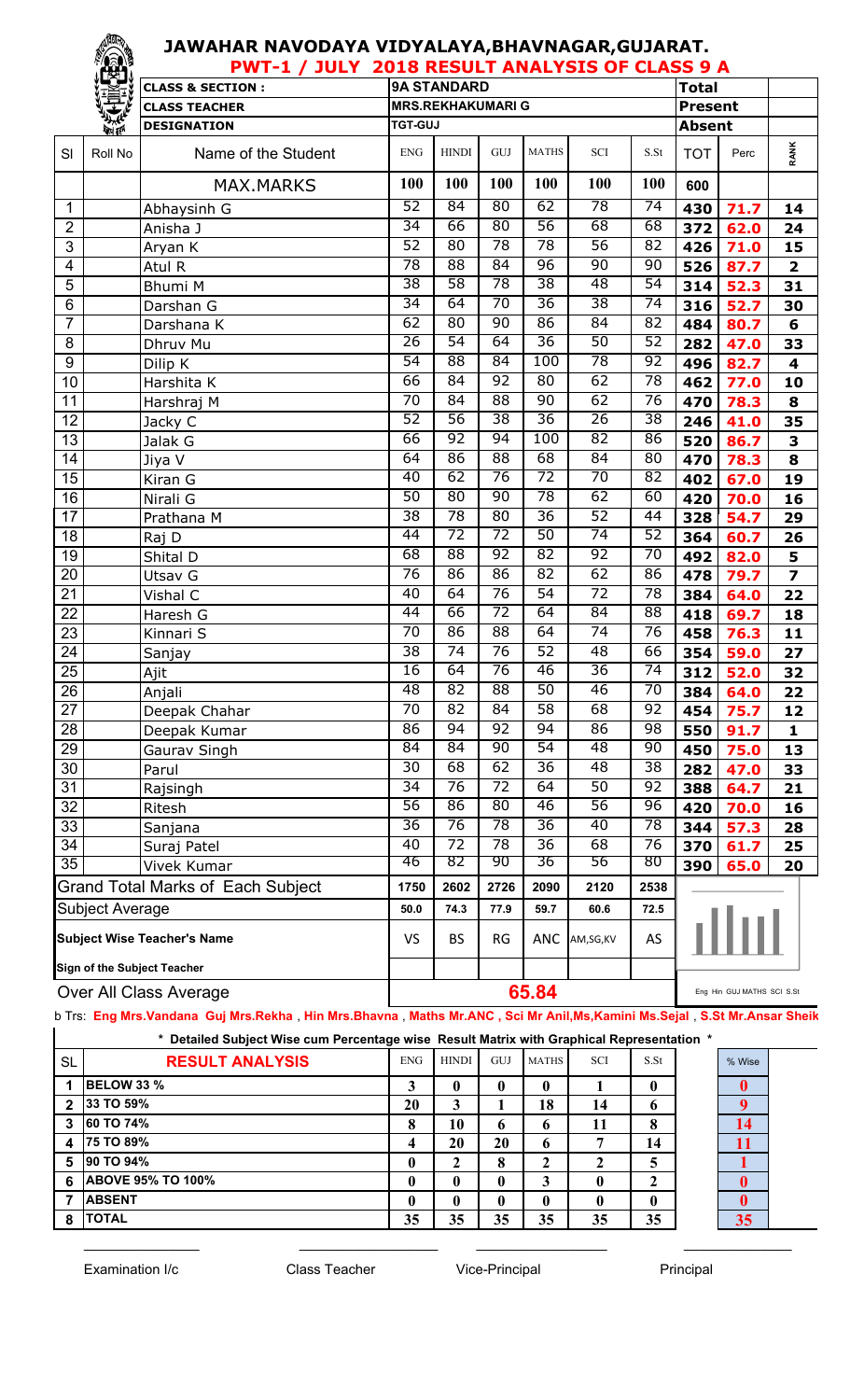|                         |                  |                                          | <b>PWT-1 / JULY 2018 RESULT ANALYSIS OF CLASS 9 B</b> |                            |           |              |                             |      |                |                            |                         |
|-------------------------|------------------|------------------------------------------|-------------------------------------------------------|----------------------------|-----------|--------------|-----------------------------|------|----------------|----------------------------|-------------------------|
|                         |                  | <b>CLASS &amp; SECTION:</b>              |                                                       | <b>9B STANDARD</b>         |           |              |                             |      | <b>Total</b>   |                            |                         |
|                         |                  | <b>CLASS TEACHER</b>                     |                                                       | <b>MRS.BHAVNA SOHANLAL</b> |           |              |                             |      | <b>Present</b> |                            |                         |
|                         | <b>Port dell</b> | <b>DESIGNATION</b>                       | <b>TGT-HINDI</b>                                      |                            |           |              |                             |      | <b>Absent</b>  |                            |                         |
| SI                      | Roll No          | Name of the Student                      | <b>ENG</b>                                            | <b>HINDI</b>               | GUJ       | <b>MATHS</b> | $\ensuremath{\mathbf{SCI}}$ | S.St | <b>TOT</b>     | Perc                       | <b>RANK</b>             |
|                         |                  | <b>MAX.MARKS</b>                         | 100                                                   | 100                        | 100       | 100          | 100                         | 100  | 600            |                            |                         |
| 1                       |                  | Ajay Dabhi                               | 36                                                    | 70                         | 80        | 48           | 38                          | 70   | 342            | 57.0                       | 29                      |
| $\overline{2}$          |                  | Akruti Pipliya                           | 36                                                    | 60                         | 62        | 48           | 40                          | 70   | 316            | 52.7                       | 32                      |
| $\overline{3}$          |                  | <b>Bhagirath Gohil</b>                   | 34                                                    | 64                         | 82        | 62           | 42                          | 60   | 344            | 57.3                       | 28                      |
| $\overline{\mathbf{4}}$ |                  | Darshak Pandya                           | 36                                                    | 70                         | 78        | 60           | 70                          | 64   | 378            | 63.0                       | 20                      |
| 5                       |                  | Devanshi Ramana                          | 72                                                    | 90                         | 90        | 100          | 96                          | 96   | 544            | 90.7                       | $\mathbf{1}$            |
| $\overline{6}$          |                  | Dhruvin Patel                            | 38                                                    | 68                         | 88        | 40           | 64                          | 60   | 358            | 59.7                       | 26                      |
| $\overline{7}$          |                  | Hardik Dhalvaniya                        | 60                                                    | 90                         | 92        | 78           | 72                          | 92   | 484            | 80.7                       | 5                       |
| 8                       |                  | Jatin Zala                               | 68                                                    | 78                         | 68        | 94           | 54                          | 60   | 422            | 70.3                       | 16                      |
| $\boldsymbol{9}$        |                  | Kaushik Hadiya                           | 62                                                    | 72                         | 78        | 70           | 84                          | 92   | 458            | 76.3                       | 10                      |
| 10                      |                  | Kiran Chauhan                            | 18                                                    | 34                         | 62        | 62           | 60                          | 58   | 294            | 49.0                       | 33                      |
| 11                      |                  | Krina Halvadiya                          | 52                                                    | 66                         | 84        | 52           | 54                          | 54   | 362            | 60.3                       | 23                      |
| 12                      |                  | Meet V                                   | 56                                                    | 84                         | 94        | 90           | 86                          | 84   | 494            | 82.3                       | 3                       |
| 13                      |                  | Praduman Thakur                          | 68                                                    | 92                         | 84        | 52           | 80                          | 84   | 460            | 76.7                       | $\mathbf{9}$            |
| 14                      |                  | Sahdev Gohil                             | 54                                                    | 78                         | 70        | 78           | 50                          | 84   | 414            | 69.0                       | 18                      |
| $\overline{15}$         |                  | Sejal Kantariya                          | 72                                                    | 78                         | 80        | 82           | 78                          | 80   | 470            | 78.3                       | 6                       |
| 16                      |                  | Shashank Pandya                          | 66                                                    | 80                         | 88        | 96           | 76                          | 90   | 496            | 82.7                       | $\overline{\mathbf{2}}$ |
| $\overline{17}$         |                  | Smit Trivedi                             | 74                                                    | 90                         | 86        | 60           | 70                          | 90   | 470            | 78.3                       | 6                       |
| 18                      |                  | Shrushti Ramana                          | 60                                                    | 82                         | 80        | 74           | 76                          | 92   | 464            | 77.3                       | 8                       |
| 19                      |                  | <b>Tushar Gohil</b>                      | 60                                                    | 78                         | 86        | 62           | 84                          | 72   | 442            | 73.7                       | 13                      |
| 20                      |                  | Vihar S                                  | 70                                                    | 86                         | 94        | 92           | 78                          | 72   | 492            | 82.0                       | $\overline{\mathbf{4}}$ |
| 21                      |                  | Vishal Kantariya                         | 48                                                    | 84                         | 80        | 44           | 42                          | 76   | 374            | 62.3                       | 21                      |
| $\overline{22}$         |                  | Akash Kumar                              | 52                                                    | 86                         | 88        | 96           | 62                          | 70   | 454            | 75.7                       | 11                      |
| 23                      |                  | Akash Kumar                              | 60                                                    | 74                         | 84        | 36           | 70                          | 94   | 418            | 69.7                       | 17                      |
| 24                      |                  | Hitendra Solanki                         | 66                                                    | 76                         | 62        | 36           | 36                          | 84   | 360            | 60.0                       | 24                      |
| $\overline{25}$         |                  | Jay Sinh                                 | 24                                                    | 54                         | 50        | 36           | 36                          | 44   | 244            | 40.7                       | 34                      |
| 26                      |                  | Jyoti Kumari                             | 52                                                    | 84                         | 82        | 36           | 68                          | 42   | 364            | 60.7                       | 22                      |
| 27                      |                  | Kshama Gujjar                            | 40                                                    | 76                         | 82        | 36           | 40                          | 64   | 338            | 56.3                       | 31                      |
| 28                      |                  | Lalit Kumar                              | 68                                                    | 86                         | 86        | 80           | 42                          | 72   | 434            | 72.3                       | 14                      |
| 29                      |                  | Prashant Sinh                            | 44                                                    | 72                         | 86        | 56           | 58                          | 86   | 402            | 67.0                       | 19                      |
| 30                      |                  | Diya Khandelval                          | 52                                                    | 80                         | 84        | 36           | 38                          | 70   | 360            | 60.0                       | 24                      |
| 31                      |                  | Surabh Kumar                             | 56                                                    | 88                         | 86        | 66           | 72                          | 58   | 426            | 71.0                       | 15                      |
| 32                      |                  | Shivam Katariya                          | 42                                                    | 74                         | 74        | 36           | 36                          | 86   | 348            | 58.0                       | 27                      |
| 33                      |                  | Tanuja Kumar                             | 50                                                    | 74                         | 74        | 36           | 42                          | 66   | 342            | 57.0                       | 29                      |
| 34                      |                  | Yash Kumar                               | 80                                                    | 92                         | 94        | 64           | 60                          | 62   | 452            | 75.3                       | 12                      |
|                         |                  | <b>Grand Total Marks of Each Subject</b> | 1790                                                  | 2540                       | 2658      | 2046         | 2016                        | 2428 |                |                            |                         |
|                         | Subject Average  |                                          | 52.6                                                  | 74.7                       | 78.2      | 60.2         | 59.3                        | 71.4 |                |                            |                         |
|                         |                  | <b>Subject Wise Teacher's Name</b>       | <b>VS</b>                                             | <b>BS</b>                  | <b>RG</b> | <b>ANC</b>   | AM,SG,KV                    | AS   |                |                            |                         |
|                         |                  | <b>Sign of the Subject Teacher</b>       |                                                       |                            |           |              |                             |      |                |                            |                         |
|                         |                  | Over All Class Average                   |                                                       |                            |           | 66.07        |                             |      |                | Eng Hin GUJ MATHS SCI S.St |                         |

Sub Trs: **Eng Mrs.Vandana Guj Mrs.Rekha** , **Hin Mrs.Bhavna** , **Maths Mr.ANC , Sci Mr Anil,Ms,Kamini Ms.Sejal** , **S.St Mr.Ansar Sheikh**

\_\_\_\_\_\_\_\_\_\_\_\_\_\_\_ \_\_\_\_\_\_\_\_\_\_\_\_\_\_\_\_\_\_ \_\_\_\_\_\_\_\_\_\_\_\_\_\_\_\_\_ \_\_\_\_\_\_\_\_\_\_\_\_\_\_

| * Detailed Subject Wise cum Percentage wise Result Matrix with Graphical Representation * |  |  |  |
|-------------------------------------------------------------------------------------------|--|--|--|
|                                                                                           |  |  |  |

|                         | Detailed Oubject Hise cam I creditage moc Twoult matrix mith Oraphical Representation |              |              |              |              |            |                  |  |        |  |  |  |
|-------------------------|---------------------------------------------------------------------------------------|--------------|--------------|--------------|--------------|------------|------------------|--|--------|--|--|--|
| <b>SL</b>               | <b>RESULT ANALYSIS</b>                                                                | <b>ENG</b>   | <b>HINDI</b> | GUJ          | MATHS        | <b>SCI</b> | S.S <sub>t</sub> |  | % Wise |  |  |  |
|                         | <b>BELOW 33 %</b>                                                                     | ∠            |              | $\bf{0}$     | $\mathbf{0}$ |            | 0                |  |        |  |  |  |
| $\overline{2}$          | 33 TO 59%                                                                             | 17           | ∍<br>∠       |              | 15           | 15         | 5                |  | 11     |  |  |  |
| 3                       | 60 TO 74%                                                                             | 14           | 11           | 7            | q            | 10         | 14               |  | 11     |  |  |  |
| $\overline{\mathbf{4}}$ | 75 TO 89%                                                                             |              | 16           | 21           | 4            | 8          | 8                |  | 11     |  |  |  |
| 5                       | 90 TO 94%                                                                             | 0            |              | 5            |              | 0          | 6                |  |        |  |  |  |
| 6                       | <b>ABOVE 95% TO 100%</b>                                                              | $\mathbf{0}$ |              | $\mathbf{0}$ | 3            |            |                  |  |        |  |  |  |
|                         | <b>ABSENT</b>                                                                         | $\bf{0}$     |              | $\bf{0}$     | $\mathbf{0}$ |            | 0                |  |        |  |  |  |
| 8                       | <b>TOTAL</b>                                                                          | 34           | 34           | 34           | 34           | 34         | 34               |  | 34     |  |  |  |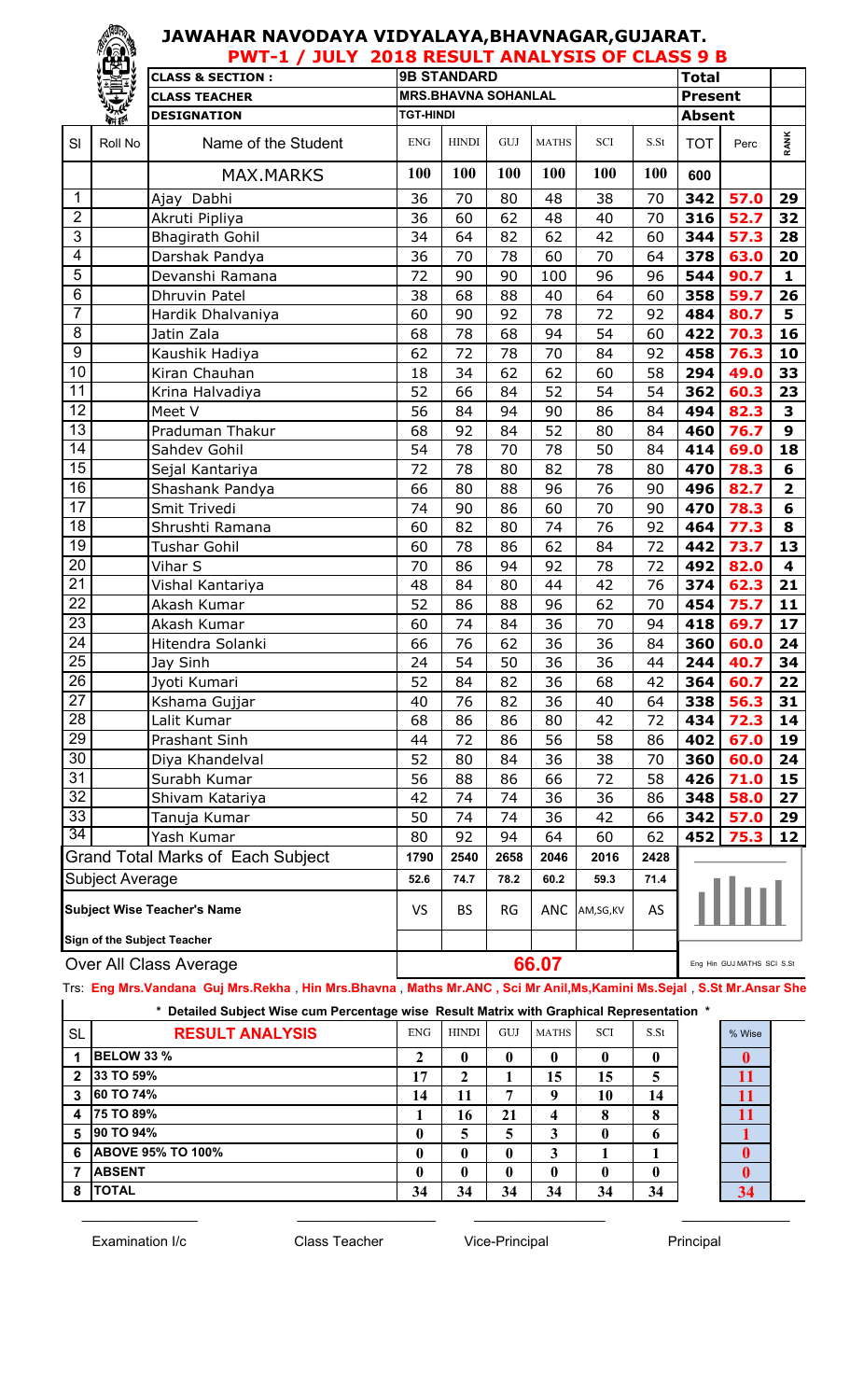|                         | ran <sup>s</sup> | <b>PWT-1 / JULY 2018 RESULT ANALYSIS OF CLASS 10 A</b> |                |                        |           |              |           |      |                |                                                                                                                                                            |              |  |  |
|-------------------------|------------------|--------------------------------------------------------|----------------|------------------------|-----------|--------------|-----------|------|----------------|------------------------------------------------------------------------------------------------------------------------------------------------------------|--------------|--|--|
|                         |                  | <b>CLASS &amp; SECTION:</b>                            |                | <b>10A STANDARD</b>    |           |              |           |      | <b>Total</b>   |                                                                                                                                                            |              |  |  |
|                         | Ī)               | <b>CLASS TEACHER</b>                                   |                | <b>MR.DILIP PARMAR</b> |           |              |           |      | <b>Present</b> |                                                                                                                                                            |              |  |  |
|                         | 美好               | <b>DESIGNATION</b>                                     | <b>TGT-ENG</b> |                        |           |              |           |      | <b>Absent</b>  |                                                                                                                                                            |              |  |  |
| SI                      | Roll No          | Name of the Student                                    | <b>ENG</b>     | <b>HINDI</b>           | GUJ       | <b>MATHS</b> | SCI       | S.St | <b>TOT</b>     | Perc                                                                                                                                                       | <b>RANK</b>  |  |  |
|                         |                  | <b>MAX.MARKS</b>                                       | 100            | 100                    | 100       | 100          | 100       | 100  | 600            |                                                                                                                                                            |              |  |  |
| 1                       |                  | Abhay Vala                                             | 90             | 70                     | 94        | 88           | 100       | 98   | 540            | 90.0                                                                                                                                                       | 1            |  |  |
| $\mathbf{2}$            |                  | Alku Vaja                                              | 36             | 38                     | 48        | 44           | 40        | 42   | 248            | 41.3                                                                                                                                                       | 39           |  |  |
| $\overline{3}$          |                  | Anjali Parmar                                          | 48             | 56                     | 74        | 54           | 38        | 40   | 310            | 51.7                                                                                                                                                       | 31           |  |  |
| $\overline{\mathbf{4}}$ |                  | Anti Parmar                                            | 64             | 56                     | 78        | 36           | 40        | 40   | 314            | 52.3                                                                                                                                                       | 29           |  |  |
| $\overline{5}$          |                  | Anti Vala                                              | 58             | 64                     | 68        | 80           | 76        | 82   | 428            | 71.3                                                                                                                                                       | 19           |  |  |
| $\overline{6}$          |                  | Ashwin Sarvaiya                                        | 80             | 62                     | 76        | 80           | 90        | 94   | 482            | 80.3                                                                                                                                                       | 4            |  |  |
| $\overline{7}$          |                  | Bhavesh Kalsariya                                      | 76             | 58                     | 66        | 68           | 72        | 84   | 424            | 70.7                                                                                                                                                       | 21           |  |  |
| 8                       |                  | Bhavin Chudasama                                       | 72             | 52                     | 84        | 90           | 100       | 84   | 482            | 80.3                                                                                                                                                       | 4            |  |  |
| $\overline{9}$          |                  | Darshan Bhatt                                          | 52             | 38                     | 66        | 44           | 54        | 58   | 312            | 52.0                                                                                                                                                       | 30           |  |  |
| $\overline{10}$         |                  | Daya Gohil                                             | 54             | 66                     | 74        | 36           | 36        | 70   | 336            | 56.0                                                                                                                                                       | 26           |  |  |
| 11                      |                  | Dhaval Baraiya                                         | 52             | 42                     | 78        | 56           | 38        | 70   | 336            | 56.0<br>472<br>78.7<br>490<br>81.7<br>49.3<br>296<br>45.3<br>272<br>478<br>79.7<br>460<br>76.7<br>80.0<br>480<br>476<br>79.3<br>59.3<br>356<br>43.3<br>260 |              |  |  |
| 12                      |                  | Gaurang K                                              | 66             | 52                     | 72        | 98           | 94        | 90   |                | 480<br>80.0                                                                                                                                                |              |  |  |
| $\overline{13}$         |                  | Gautam Bilas                                           | 94             | 54                     | 70        | 100          | 100       | 72   |                |                                                                                                                                                            |              |  |  |
| $\overline{14}$         |                  | Hardik Karadiya                                        | 36             | 56                     | 66        | 36           | 52        | 50   |                |                                                                                                                                                            | 32           |  |  |
| 15                      |                  | Hitisha Chauhan                                        | 48             | 48                     | 56        | 36           | 38        | 46   |                |                                                                                                                                                            | 35           |  |  |
| $\overline{16}$         |                  | Jasmin Londiya                                         | 78             | 62                     | 92        | 88           | 64        | 94   |                |                                                                                                                                                            | $\mathbf{9}$ |  |  |
| 17                      |                  | Jatin Katariya                                         | 86             | 46                     | 74        | 98           | 62        | 94   |                |                                                                                                                                                            | 14           |  |  |
| $\overline{18}$         |                  | Kamlesh Bambhaniya                                     | 80             | 52                     | 80        | 82           | 94        | 92   |                |                                                                                                                                                            | 6            |  |  |
| $\overline{19}$         |                  | Kartik Sarvaiya                                        | 98             | 38                     | 88        | 92           | 72        | 88   |                |                                                                                                                                                            | 11           |  |  |
| 20                      |                  | Krishna Baraiya                                        | 62             | 48                     | 80        | 52           | 64        | 50   |                |                                                                                                                                                            | 24           |  |  |
| $\overline{21}$         |                  | Krishna Rathod                                         | 36             | 40                     | 58        | 36           | 40        | 50   |                |                                                                                                                                                            | 37           |  |  |
| $\overline{22}$         |                  | Malay Kakaadiya                                        | 84             | 42                     | 78        | 86           | 92        | 98   |                |                                                                                                                                                            | 6            |  |  |
| $\overline{23}$         |                  | Manoj Fega                                             | 72             | 58                     | 80        | 60           | 60        | 96   | 426            | 71.0                                                                                                                                                       | 20           |  |  |
| $\overline{24}$         |                  | Maulika Moradiya                                       | 80             | 58                     | 82        | 88           | 88        | 82   | 478            | 79.7                                                                                                                                                       | $\mathbf{9}$ |  |  |
| $\overline{25}$         |                  | Nikunj G                                               | 74             | 46                     | 68        | 68           | 64        | 36   | 356            | 59.3                                                                                                                                                       | 24           |  |  |
| 26                      |                  | Nital Bamaniya                                         | 36             | 44                     | 62        | 36           | 36        | 36   | 250            | 41.7                                                                                                                                                       | 38           |  |  |
| 27                      |                  | Nitin Mahida                                           | 76             | 52                     | 70        | 56           | 60        | 76   | 390            | 65.0                                                                                                                                                       | 23           |  |  |
| $\overline{28}$         |                  | Prakash Padaya                                         | 36             | 42                     | 68        | 42           | 52        | 44   | 284            | 47.3                                                                                                                                                       | 33           |  |  |
| 29                      |                  | Priyansh Chaudhary                                     | 90             | 50                     | 84        | 88           | 80        | 88   | 480            | 80.0                                                                                                                                                       | 6            |  |  |
| 30                      |                  | Radhika Rathod                                         | 36             | 50                     | 62        | 36           | 40        | 38   | 262            | 43.7                                                                                                                                                       | 36           |  |  |
| 31                      |                  | Rajesh Gohil                                           | 60             | 46                     | 70        | 76           | 88        | 84   | 424            | 70.7                                                                                                                                                       | 21           |  |  |
| $\overline{32}$         |                  | Raju Rathva                                            | 54             | 48                     | 50        | 36           | 50        | 36   | 274            | 45.7                                                                                                                                                       | 34           |  |  |
| 33                      |                  | Rudraraj Gohil                                         | 90             | 42                     | 72        | 76           | 92        | 76   | 448            | 74.7                                                                                                                                                       | 17           |  |  |
| 34                      |                  | Rhohita Rathod                                         | 56             | 50                     | 82        | 36           | 42        | 64   | 330            | 55.0                                                                                                                                                       | 28           |  |  |
| $\overline{35}$         |                  | <b>Rhohit Ratod</b>                                    | 58             | 50                     | 86        | 90           | 84        | 84   | 452            | 75.3                                                                                                                                                       | 16           |  |  |
| 36                      |                  | Sahil Sutariya                                         | 76             | 40                     | 68        | 96           | 82        | 98   | 460            | 76.7                                                                                                                                                       | 14           |  |  |
| $\overline{37}$         |                  | Sanjay Katariya                                        | 84             | 52                     | 82        | 96           | 92        | 84   | 490            | 81.7                                                                                                                                                       | $\mathbf{2}$ |  |  |
| 38                      |                  | Sejal Chauhan                                          | 98             | 62                     | 68        | 92           | 62        | 80   | 462            | 77.0                                                                                                                                                       | 13           |  |  |
| 39                      |                  | Yashvi Baraiya                                         | 64             | 60                     | 80        | 78           | 88        | 70   | 440            | 73.3                                                                                                                                                       | 18           |  |  |
|                         |                  | Grand Total Marks of Each Subject                      | 2436           | 1860                   | 2680      | 2464         | 2428      | 2590 |                |                                                                                                                                                            |              |  |  |
|                         | Subject Average  |                                                        | 62.5           | 47.7                   | 68.7      | 63.2         | 62.3      | 66.4 |                |                                                                                                                                                            |              |  |  |
|                         |                  | <b>Subject Wise Teacher's Name</b>                     | DP             | UP                     | <b>RG</b> | DM           | AM,SG, KV | AS   |                |                                                                                                                                                            |              |  |  |
|                         |                  | Sign of the Subject Teacher                            |                |                        |           |              |           |      |                |                                                                                                                                                            |              |  |  |
|                         |                  | Over All Class Average                                 |                |                        |           | 61.79        |           |      |                | Eng Hin GUJ MATHS SCI S.St                                                                                                                                 |              |  |  |

Sub Trs: **Eng Mr.Dilip Parmar Guj Mrs.Rekha** , **Hin Mrs.urmi** , **Maths Mr.Dharasing , Sci Mr.Anil,Ms.Kamini,Ms.Sejal**, **S.St Mr.Ansar Sheikh**

| * Detailed Subject Wise cum Percentage wise Result Matrix with Graphical Representation * |                          |            |              |     |              |     |      |  |        |  |  |  |
|-------------------------------------------------------------------------------------------|--------------------------|------------|--------------|-----|--------------|-----|------|--|--------|--|--|--|
| <b>SL</b>                                                                                 | <b>RESULT ANALYSIS</b>   | <b>ENG</b> | <b>HINDI</b> | GUJ | <b>MATHS</b> | SCI | S.St |  | % Wise |  |  |  |
|                                                                                           | <b>BELOW 33 %</b>        | 0          | 0            | 0   | 0            |     | 0    |  |        |  |  |  |
| 2                                                                                         | 33 TO 59%                | 15         | 32           |     | 16           | 14  | 13   |  | 16     |  |  |  |
| 3                                                                                         | 60 TO 74%                | 8          | 7            | 18  | 3            | q   | 5    |  |        |  |  |  |
|                                                                                           | 4 75 TO 89%              | 10         | 0            | 15  | 11           | 7   | 12   |  |        |  |  |  |
| 5                                                                                         | <b>90 TO 94%</b>         | 4          | $\mathbf{0}$ | ኅ   | 4            | O   | 5    |  |        |  |  |  |
| 6                                                                                         | <b>ABOVE 95% TO 100%</b> | ኅ          | $\bf{0}$     |     | 5            |     | 4    |  |        |  |  |  |
|                                                                                           | <b>ABSENT</b>            | 0          | $\mathbf{0}$ |     | 0            | 0   | 0    |  |        |  |  |  |
| 8                                                                                         | <b>ITOTAL</b>            | 39         | 39           | 39  | 39           | 39  | 39   |  | 39     |  |  |  |

\_\_\_\_\_\_\_\_\_\_\_\_\_\_\_ \_\_\_\_\_\_\_\_\_\_\_\_\_\_\_\_\_\_ \_\_\_\_\_\_\_\_\_\_\_\_\_\_\_\_\_ \_\_\_\_\_\_\_\_\_\_\_\_\_\_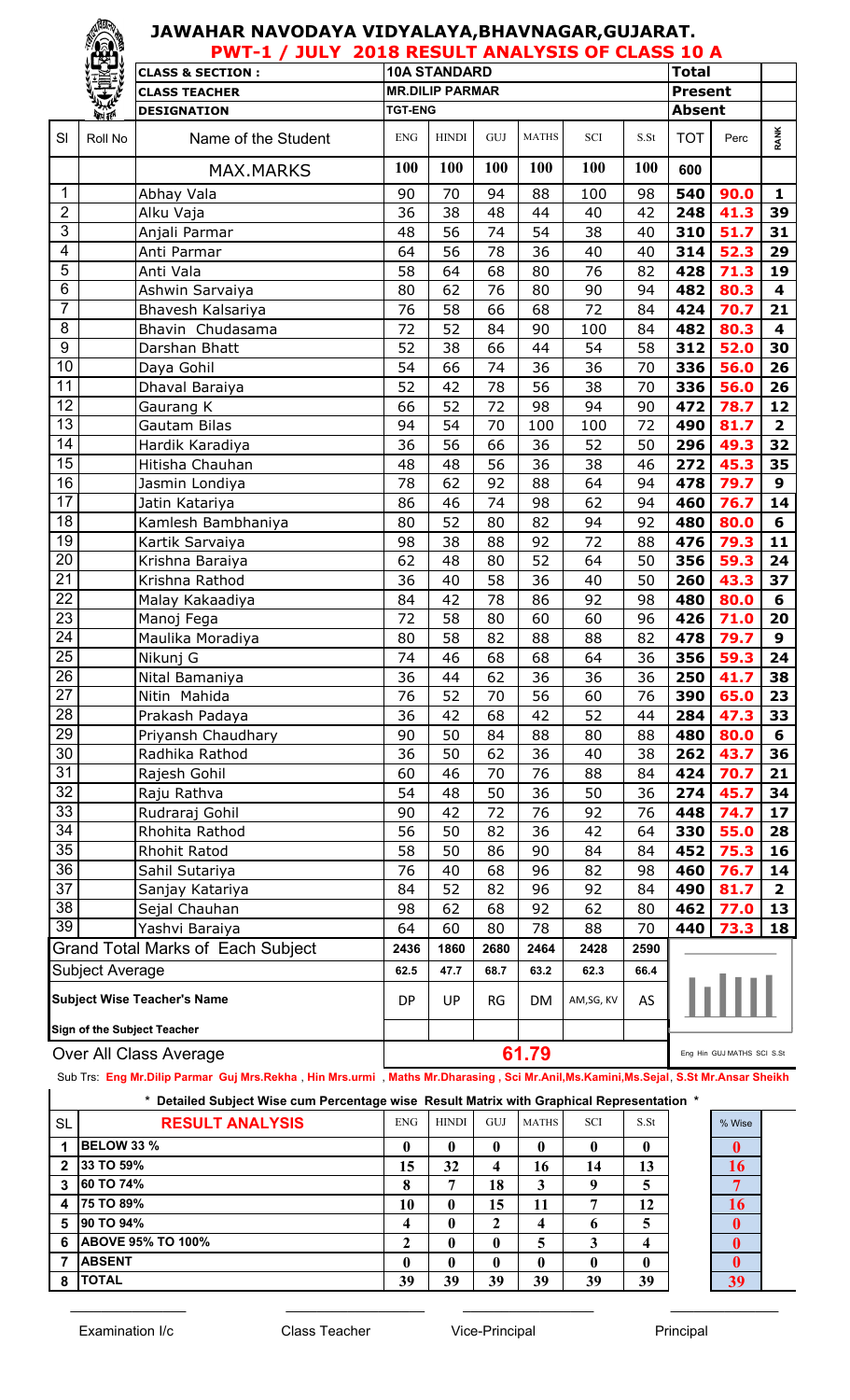|                         | <b>PWT-1 / JULY 2018 RESULT ANALYSIS OF CLASS 10B</b> |                                                                   |                  |                           |             |              |                             |      |                |                            |                         |
|-------------------------|-------------------------------------------------------|-------------------------------------------------------------------|------------------|---------------------------|-------------|--------------|-----------------------------|------|----------------|----------------------------|-------------------------|
|                         |                                                       | <b>CLASS &amp; SECTION:</b>                                       |                  | <b>10B STANDARD</b>       |             |              |                             |      | <b>Total</b>   |                            |                         |
|                         | 宝                                                     | <b>CLASS TEACHER</b>                                              |                  | <b>MR.DHARASINH MEENA</b> |             |              |                             |      | <b>Present</b> |                            |                         |
|                         | 美好                                                    | <b>DESIGNATION</b>                                                | <b>TGT-MATHS</b> |                           |             |              |                             |      | <b>Absent</b>  |                            |                         |
| SI                      | Roll No                                               | Name of the Student                                               | <b>ENG</b>       | <b>HINDI</b>              | ${\rm GUI}$ | <b>MATHS</b> | $\ensuremath{\mathbf{SCI}}$ | S.St | <b>TOT</b>     | Perc                       | <b>RANK</b>             |
|                         |                                                       | <b>MAX.MARKS</b>                                                  | 100              | 100                       | 100         | 100          | 100                         | 100  | 600            |                            |                         |
| $\mathbf 1$             |                                                       | Akshay V                                                          | 58               | 88                        | 84          | 88           | 98                          | 86   | 502            | 83.7                       | 5                       |
| $\overline{2}$          |                                                       | Bhagirath G                                                       | 36               | 64                        | 52          | 44           | 40                          | 38   | 274            | 45.7                       | 36                      |
| $\overline{3}$          |                                                       | Bhavivka B                                                        | 42               | 88                        | 76          | 72           | 36                          | 52   | 366            | 61.0                       | 29                      |
| $\overline{\mathbf{4}}$ |                                                       | Chetan C                                                          | 68               | 70                        | 74          | 48           | 64                          | 86   | 410            | 68.3                       | 21                      |
| 5                       |                                                       | Darshna B                                                         | 72               | 78                        | 82          | 78           | 68                          | 86   | 464            | 77.3                       | 11                      |
| $6\phantom{1}6$         |                                                       | Dhaval B                                                          | 84               | 86                        | 86          | 86           | 86                          | 90   | 518            | 86.3                       | $\mathbf{2}$            |
| $\overline{7}$          |                                                       | Dhruv B                                                           | 68               | 86                        | 76          | 58           | 90                          | 84   | 462            | 77.0                       | 12                      |
| 8                       |                                                       | Dimple S                                                          | 58               | 94                        | 80          | 98           | 90                          | 94   | 514            | 85.7                       | 3                       |
| $\boldsymbol{9}$        |                                                       | Gunjan B                                                          | 54               | 84                        | 72          | 46           | 88                          | 76   | 420            | 70.0                       | 17                      |
| 10                      |                                                       | Hemu G                                                            | 62               | 76                        | 74          | 86           | 72                          | 80   | 450            | 75.0                       | 15                      |
| 11                      |                                                       | Jalpa J                                                           | 54               | 72                        | 72          | 88           | 66                          | 66   | 418            | 69.7                       | 19                      |
| 12                      |                                                       | Jaydeep C                                                         | 68               | 80                        | 72          | 98           | 92                          | 92   | 502            | 83.7                       | 5 <sup>1</sup>          |
| $\overline{13}$         |                                                       | Kashyap J                                                         | 60               | 86                        | 80          | 60           | 62                          | 56   | 404            | 67.3                       | 24                      |
| 14                      |                                                       | Keyush G                                                          | 72               | 76                        | 70          | 44           | 82                          | 76   | 420            | 70.0                       | 17                      |
| $\overline{15}$         |                                                       | Krishna D                                                         | 72               | 80                        | 80          | 92           | 62                          | 48   | 434            | 72.3                       | 16                      |
| 16                      |                                                       | Krupalak D                                                        | 94               | 90                        | 82          | 60           | 90                          | 78   | 494            | 82.3                       | $\overline{\mathbf{z}}$ |
| $\overline{17}$         |                                                       | Krushnadev S                                                      | 60               | 76                        | 74          | 52           | 62                          | 68   | 392            | 65.3                       | 26                      |
| 18                      |                                                       | Laxmi G                                                           | 36               | 60                        | 56          | 36           | 36                          | 38   | 262            | 43.7                       | 37                      |
| 19                      |                                                       | Mayank P                                                          | 72               | 78                        | 76          | 86           | 94                          | 74   | 480            | 80.0                       | 9                       |
| 20                      |                                                       | Mitwa M                                                           | 58               | 82                        | 76          | 88           | 84                          | 74   | 462            | 77.0                       | 12                      |
| 21                      |                                                       | Parth S                                                           | 62               | 72                        | 72          | 48           | 74                          | 68   | 396            | 66.0                       | 25                      |
| $\overline{22}$         |                                                       | Prabhat M                                                         | 36               | 52                        | 54          | 36           | 36                          | 38   | 252            | 42.0                       | 38                      |
| 23                      |                                                       | Pragati F                                                         | 56               | 78                        | 76          | 48           | 80                          | 72   | 410            | 68.3                       | 21                      |
| 24                      |                                                       | Raju C                                                            | 78               | 90                        | 80          | 94           | 100                         | 98   | 540            | 90.0                       | $\mathbf{1}$            |
| $\overline{25}$         |                                                       | Raviraj J                                                         | 72               | 82                        | 72          | 100          | 92                          | 74   | 492            | 82.0                       | 8                       |
| 26                      |                                                       | Rutu C                                                            | 36               | 64                        | 74          | 42           | 42                          | 38   | 296            | 49.3                       | 34                      |
| 27                      |                                                       | Sahil M                                                           | 52               | 80                        | 66          | 56           | 64                          | 56   | 374            | 62.3                       | 28                      |
| 28                      |                                                       | Sandeep G                                                         | 60               | 82                        | 76          | 46           | 50                          | 64   | 378            | 63.0                       | 27                      |
| 29                      |                                                       | Savan C                                                           | 76               | 88                        | 78          | 94           | 86                          | 82   | 504            | 84.0                       | 4                       |
| 30                      |                                                       | Srishti G                                                         | 64               | 80                        | AB          | AB           | AB                          | AB   | 144            | 24.0                       | 39                      |
| 31                      |                                                       | Sunil B                                                           | 36               | 74                        | 58          | 36           | 36                          | 50   | 290            | 48.3                       | 35                      |
| 32                      |                                                       | Tanvi R                                                           | 60               | 70                        | 72          | 54           | 66                          | 38   | 360            | 60.0                       | 31                      |
| 33                      |                                                       | Udayraj G                                                         | 54               | 54                        | 56          | 58           | 58                          | 56   | 336            | 56.0                       | 32                      |
| 34                      |                                                       | Urmila G                                                          | 68               | 80                        | 70          | 66           | 56                          | 76   | 416            | 69.3                       | 20                      |
| 35                      |                                                       | Uttam K                                                           | 78               | 80                        | 76          | 48           | 86                          | 86   | 454            | 75.7                       | 14                      |
| 36                      |                                                       | Uttam T                                                           | 50               | 82                        | 76          | 54           | 60                          | 86   | 408            | 68.0                       | 23                      |
| 37                      |                                                       | Vandana K                                                         | 36               | 78                        | 62          | 50           | 36                          | 44   | 306            | 51.0                       | 33                      |
| 38                      |                                                       | Vikas D                                                           | 68               | 80                        | 70          | 82           | 92                          | 82   | 474            | 79.0                       | 10                      |
| 39                      |                                                       | Vina P                                                            | 44               | 80                        | 68          | 50           | 38                          | 86   | 366            | 61.0                       | 29                      |
|                         |                                                       | Grand Total Marks of Each Subject                                 | 2276             | 2952                      | 2666        | 2382         | 2516                        | 2550 |                |                            |                         |
|                         | <b>Subject Average</b>                                |                                                                   | 59.9             | 77.7                      | 70.2        | 62.7         | 66.2                        | 67.1 |                |                            |                         |
|                         |                                                       | <b>Subject Wise Teacher's Name</b><br>Sign of the Subject Teacher | DP               | <b>BS</b>                 | <b>RG</b>   | DM           | AM,SG,KV                    | AS   |                |                            |                         |
|                         |                                                       |                                                                   |                  |                           |             |              |                             |      |                |                            |                         |
|                         |                                                       | Over All Class Average                                            |                  |                           |             | 67.29        |                             |      |                | Eng Hin GUJ MATHS SCI S.St |                         |

Sub Trs: **Eng Mr.Dilip Parmar Guj Mrs.Rekha** , **Hin Mrs.Bhavna** , **Maths Mr.Dharasing , Sci Mr.Anil,Ms.Kamini,Ms.Sejal**, **S.St Mr.Ansar Sheikh**

 $\_$  , and the set of the set of the set of the set of the set of the set of the set of the set of the set of the set of the set of the set of the set of the set of the set of the set of the set of the set of the set of th

|           | <u>UUU TISE ENG MILDING TANNA UU MIS.INGNIIA TIIN MIS.DHAVIIA MAUS MILDINAISING TULI MILDINING NAMINING OGAN OOL MI</u> |      |              |            |              |     |      |  |        |  |  |  |  |
|-----------|-------------------------------------------------------------------------------------------------------------------------|------|--------------|------------|--------------|-----|------|--|--------|--|--|--|--|
|           | * Detailed Subject Wise cum Percentage wise Result Matrix with Graphical Representation *                               |      |              |            |              |     |      |  |        |  |  |  |  |
| <b>SL</b> | <b>RESULT ANALYSIS</b>                                                                                                  | ENG. | <b>HINDI</b> | <b>GUJ</b> | <b>MATHS</b> | SCI | S.St |  | % Wise |  |  |  |  |
|           | <b>BELOW 33 %</b>                                                                                                       | 0    | $\mathbf{0}$ | 0          | 0            |     |      |  |        |  |  |  |  |
|           | 33 TO 59%                                                                                                               | 17   |              | 5          | 20           | 11  | 12   |  |        |  |  |  |  |
|           | <b>60 TO 74%</b>                                                                                                        | 17   | 8            | 16         | 4            | 11  |      |  | 16     |  |  |  |  |
|           | <b>75 TO 89%</b>                                                                                                        | 4    | 26           | 17         | 8            |     | 14   |  | 14     |  |  |  |  |
| 5         | 90 TO 94%                                                                                                               |      |              | 0          | 3            |     |      |  |        |  |  |  |  |
| 6         | <b>ABOVE 95% TO 100%</b>                                                                                                | 0    | $\mathbf{0}$ | 0          | 3            |     |      |  |        |  |  |  |  |
|           | <b>ABSENT</b>                                                                                                           | 0    | $\mathbf{0}$ |            |              |     |      |  |        |  |  |  |  |

| SL | <b>RESULT ANALYSIS</b> | <b>ENG</b> | <b>HINDI</b> | GUJ | <b>MATHS</b> | <b>SCI</b> | S St     | % Wise |
|----|------------------------|------------|--------------|-----|--------------|------------|----------|--------|
| 4  | BELOW 33 %             | 0          | 0            | 0   |              |            | $\bf{0}$ |        |
|    | 2 33 TO 59%            | 17         | ∠            | 5   | 20           | 11         | 12       |        |
|    | 3 60 TO 74%            | 17         | 8            | 16  | 4            | 11         | 8        | 16     |
| 4  | <b>75 TO 89%</b>       | 4          | 26           | 17  | O<br>0       | ៗ          | 14       |        |
| 5  | 90 TO 94%              |            | 3            | 0   | 3            | −          | 3        |        |
|    | 6 ABOVE 95% TO 100%    | 0          | 0            | 0   | 3            | 2          |          |        |
| 7  | <b>ABSENT</b>          | 0          | 0            |     |              |            |          |        |
|    | 8   TOTAL              | 39         | 39           | 39  | 39           | 39         | 39       | 39     |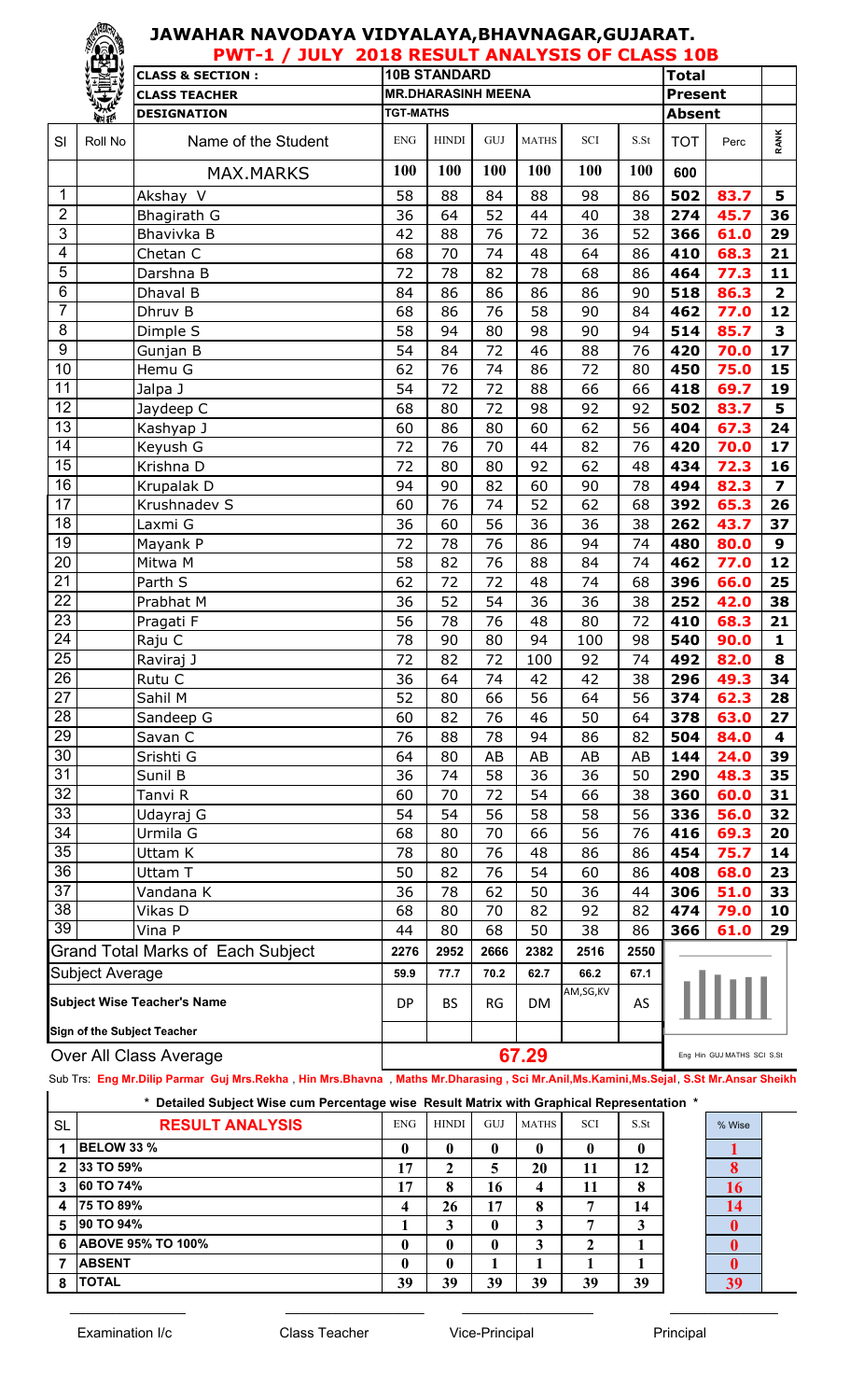#### **JAWAHAR NAVODAYA VIDYALAYA,BHAVNAGAR,GUJARAT. PWT-1 / JULY 2018 RESULT ANALYSIS OF CLASS 11 A**

|              | 鬥                      |                                          | PW I-I / JULT ZUIG RESULT ANALTSIS OF CLASS II A |                      |      |                        |            |              |                |                            |                         |
|--------------|------------------------|------------------------------------------|--------------------------------------------------|----------------------|------|------------------------|------------|--------------|----------------|----------------------------|-------------------------|
|              |                        | <b>CLASS &amp; SECTION:</b>              |                                                  |                      |      | 11 A(SCIENCE) STANDARD |            |              | <b>Total</b>   |                            |                         |
|              | 美俚                     | <b>CLASS TEACHER</b>                     |                                                  | <b>MR.ANIL MEENA</b> |      |                        |            |              | <b>Present</b> |                            |                         |
|              |                        | <b>DESIGNATION</b>                       | <b>PGT-CHEM</b>                                  |                      |      |                        |            |              | <b>Absent</b>  |                            |                         |
| SI           | Roll No                | Name of the Student                      | <b>ENG</b>                                       | <b>HINDI</b>         | PHY  | <b>CHEM</b>            | <b>BIO</b> | <b>MATHS</b> | <b>TOT</b>     | Perc                       | <b>RANK</b>             |
|              |                        | <b>MAX.MARKS</b>                         | 100                                              | 100                  | 100  | 100                    | 100        | 100          | 500            |                            |                         |
| $\mathbf{1}$ |                        | Aniket Vala                              | 72                                               | 46                   | 82   | 70                     |            | 92           | 362            | 72.4                       | $\overline{\mathbf{2}}$ |
| 2            |                        | Ankit Chauhan                            | 72                                               | 48                   | 82   | 84                     | 82         |              | 368            | 73.6                       | $\mathbf{1}$            |
| 3            |                        | Ashish Solanki                           | 60                                               | 42                   | 96   | 68                     |            | 74           | 340            | 68.0                       | 5                       |
| 4            |                        | <b>Bhavik Baral</b>                      | 60                                               | 46                   | 46   | 60                     |            | 68           | 280            | 56.0                       | 12                      |
| 5            |                        | Chhatrapal Vala                          | 72                                               | 44                   | 90   | 60                     |            | 80           | 346            | 69.2                       | 4                       |
| 6            |                        | Chintan Jani                             | 58                                               | 40                   | 40   | 62                     | 48         |              | 248            | 49.6                       | 17                      |
| 7            |                        | Dhruv Namsha                             | 62                                               | 42                   | 42   | 50                     |            | 54           | 250            | 50.0                       | 16                      |
| 8            |                        | Kartik Chaudhary                         | 52                                               | 44                   | 70   | 76                     |            | 92           | 334            | 66.8                       | $\overline{\mathbf{z}}$ |
| 9            |                        | Kaushik Rathod                           | 56                                               | 46                   | 64   | 54                     | 84         |              | 304            | 60.8                       | 10                      |
| 10           |                        | Parth Ramana                             | 70                                               | 42                   | 60   | 70                     | 78         |              | 320            | 64.0                       | 8                       |
| 11           |                        | Pratham Patel                            | 58                                               | 46                   | 60   | 62                     | 44         |              | 270            | 54.0                       | 14                      |
| 12           |                        | Rakesh Pandya                            | 56                                               | 44                   | 54   | 62                     | 36         |              | 252            | 50.4                       | 15                      |
| 13           |                        | Rohit Joliya                             | 48                                               | 48                   | 74   | 74                     |            | 72           | 316            | 63.2                       | $\mathbf{9}$            |
| 14           |                        | Sahdev Ladhava                           | 56                                               | 48                   | 44   | 68                     |            | 78           | 294            | 58.8                       | 11                      |
| 15           |                        | Shivam Trivedi                           | 58                                               | 52                   | 64   | 70                     | 36         |              | 280            | 56.0                       | 12                      |
| 16           |                        | Shubham Solonki                          | 56                                               | 48                   | 90   | 62                     |            | 82           | 338            | 67.6                       | 6                       |
| 17           |                        | Tapan Pandya                             | 48                                               | 42                   | 64   | 50                     | 36         |              | 240            | 48.0                       | 18                      |
| 18           |                        | Vaidehi Goyani                           | 52                                               | 50                   | 86   | 80                     | 82         |              | 350            | 70.0                       | 3                       |
|              |                        | <b>Grand Total Marks of Each Subject</b> | 994                                              | 772                  | 1126 | 1112                   | 526        | 600          |                |                            |                         |
|              | <b>Subject Average</b> |                                          | 55.2                                             | 42.9                 | 62.6 | 61.8                   | 58.4       | 66.7         |                |                            |                         |
|              |                        | <b>Subject Wise Teacher's Name</b>       | <b>MNK</b>                                       | UP                   | KV   | ANM                    | SG         | ANC          |                |                            |                         |
|              |                        | Sign of the Subject Teacher              |                                                  |                      |      |                        |            |              |                |                            |                         |
|              |                        | Over All Class Average                   |                                                  |                      |      | 57.93                  |            |              |                | Eng Hin PHY CHEM BIO MATHS |                         |

Sub Trs: **Eng Mr.MNK Hin Mrs.Urmi** , **Maths Mr.ANC , Bio-Ms.Sejal** - Chem:Mr.Anil Meena,Phy, Ms.Kamini Vilhekar,

|                | <u>oud in the second community and construction and community and the monographical construction and community and</u> |            |              |             |              |            |              |        |
|----------------|------------------------------------------------------------------------------------------------------------------------|------------|--------------|-------------|--------------|------------|--------------|--------|
|                | * Detailed Subject Wise cum Percentage wise Result Matrix with Graphical Representation *                              |            |              |             |              |            |              |        |
| <b>SL</b>      | <b>RESULT ANALYSIS</b>                                                                                                 | <b>ENG</b> | <b>HINDI</b> | <b>PHY</b>  | <b>CHEM</b>  | <b>BIO</b> | <b>MATHS</b> | % Wise |
|                | <b>BELOW 33 %</b>                                                                                                      |            | $\mathbf{0}$ | $\mathbf 0$ | $\mathbf u$  |            | 0            |        |
| $\overline{2}$ | 33 TO 59%                                                                                                              |            | 18           |             |              |            |              |        |
| 3              | <b>60 TO 74%</b>                                                                                                       |            | 0            |             | 12           | 0          |              | 10     |
| Δ              | <b>75 TO 89%</b>                                                                                                       |            | $\mathbf{0}$ |             | 3            |            | 3            |        |
| 5              | <b>90 TO 94%</b>                                                                                                       |            | $\mathbf{0}$ |             | 0            |            |              |        |
| 6              | <b>ABOVE 95% TO 100%</b>                                                                                               |            | 0            |             | $\mathbf{0}$ |            | $\mathbf{0}$ |        |
|                | <b>ABSENT</b>                                                                                                          |            |              |             |              |            |              |        |

**8 18 18 18 18 9 9 18**

\_\_\_\_\_\_\_\_\_\_\_\_\_\_\_ \_\_\_\_\_\_\_\_\_\_\_\_\_\_\_\_\_\_ \_\_\_\_\_\_\_\_\_\_\_\_\_\_\_\_\_ \_\_\_\_\_\_\_\_\_\_\_\_\_\_

Examination I/c Class Teacher Vice-Principal Principal

**TOTAL**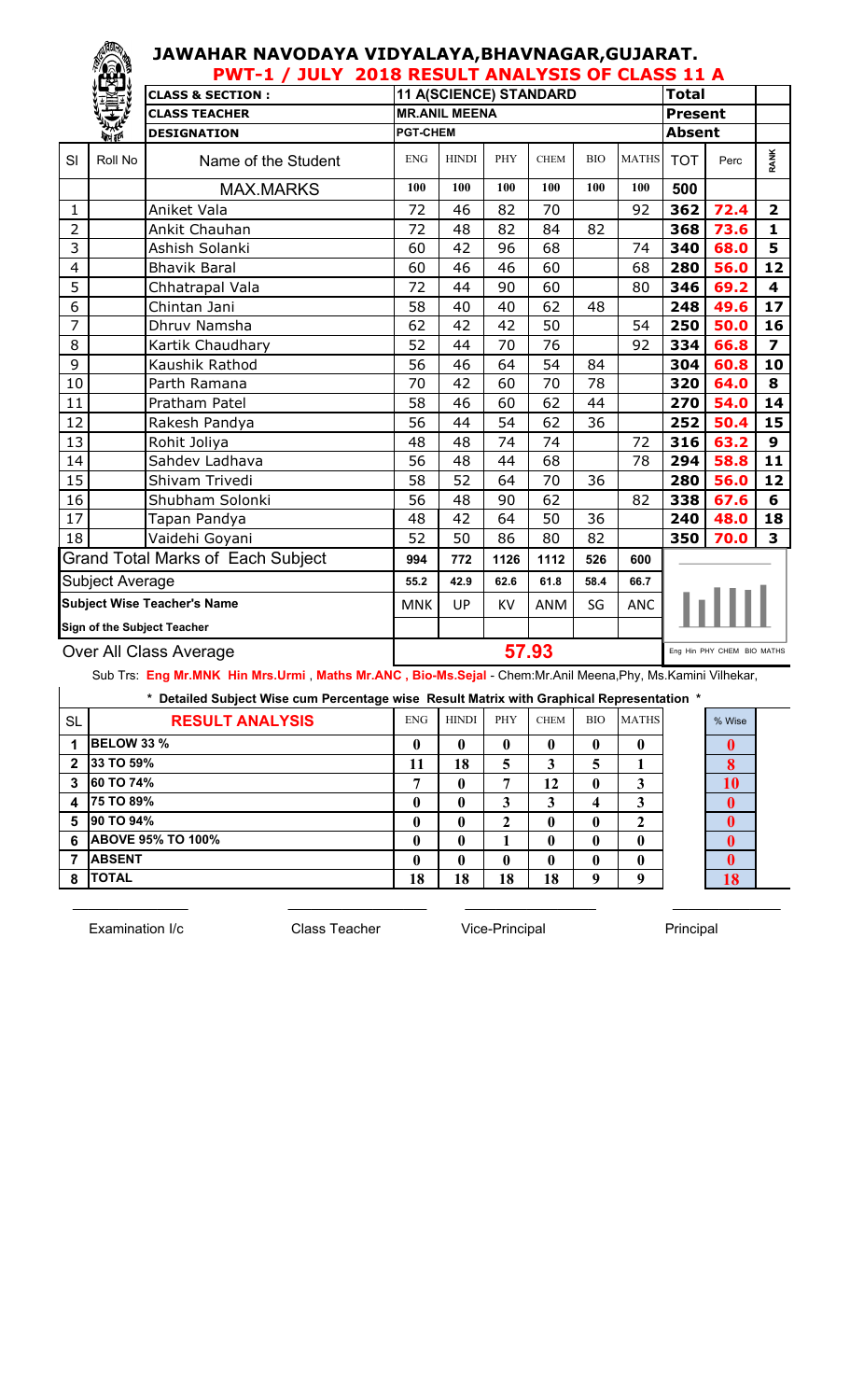#### **JAWAHAR NAVODAYA VIDYALAYA,BHAVNAGAR,GUJARAT. PWT-1 / JULY 2018 RESULT ANALYSIS OF CLASS 11 B**

|                 |                        | L AA I – T<br>JULI<br><b>ZUIO RESULI ANALISIS UF CLASS II D</b><br><b>Total</b><br>11B(COMMERCE) STANDARD |                       |              |           |                    |            |                |                    |                         |
|-----------------|------------------------|-----------------------------------------------------------------------------------------------------------|-----------------------|--------------|-----------|--------------------|------------|----------------|--------------------|-------------------------|
|                 |                        | <b>CLASS &amp; SECTION:</b>                                                                               |                       |              |           |                    |            |                |                    |                         |
|                 |                        | <b>CLASS TEACHER</b>                                                                                      | <b>MR.PANKAJKUMAR</b> |              |           |                    |            | <b>Present</b> |                    |                         |
|                 | <b><i>Contact</i></b>  | <b>DESIGNATION</b>                                                                                        | PGT-ECO               |              |           |                    |            | <b>Absent</b>  |                    |                         |
| SI              | Roll No                | Name of the Student                                                                                       | <b>ENG</b>            | <b>HINDI</b> | <b>BS</b> | <b>ACCOU</b><br>NT | <b>ECO</b> | <b>TOT</b>     | Perc               | <b>RANK</b>             |
|                 |                        | <b>MAX.MARKS</b>                                                                                          | 100                   | 100          | 100       | 100                | 100        | 500            |                    |                         |
| $\mathbf{1}$    |                        | Amisha Khetani                                                                                            | 64                    | 44           | 88        | 80                 | 78         | 354            | 70.8               | $\overline{\mathbf{4}}$ |
| $\overline{2}$  |                        | Ashish makwana                                                                                            | 38                    | 40           | 70        | 56                 | 76         | 280            | 56.0               | 12                      |
| 3               |                        | Dhruti Vassani                                                                                            | 58                    | 46           | 72        | 72                 | 82         | 330            | 66.0               | $\overline{z}$          |
| $\overline{4}$  |                        | Divya Lakhnotra                                                                                           | 50                    | 38           | 64        | 48                 | 76         | 276            | 55.2               | 14                      |
| 5               |                        | Divyesh Davariya                                                                                          | 22                    | 32           | 60        | 42                 | 36         | 192            | 38.4               | 22                      |
| 6               |                        | Hemaxi Nakum                                                                                              | 26                    | 36           | 80        | 30                 | 44         | 216            | 43.2               | 20                      |
| $\overline{7}$  |                        | Jay Bhanderi                                                                                              | 40                    | 38           | 72        | 38                 | 42         | 230            | 46.0               | 18                      |
| 8               |                        | Jay Chauhan                                                                                               | 42                    | 40           | 92        | 46                 | 96         | 316            | 63.2               | 8                       |
| 9               |                        | Jinal Lathiya                                                                                             | 38                    | 34           | 88        | 68                 | 86         | 314            | 62.8               | 9                       |
| 10              |                        | Kinjal Makwana                                                                                            | 68                    | 42           | 92        | 72                 | 94         | 368            | 73.6               | $\overline{\mathbf{2}}$ |
| 11              |                        | Megha Kotadiya                                                                                            | 34                    | 36           | 60        | 36                 | 50         | 216            | 43.2               | 20                      |
| 12              |                        | Mira Kathiriya                                                                                            | 46                    | 38           | 88        | 40                 | 60         | 272            | 54.4               | 15                      |
| 13              |                        | Mital Dudharejiya                                                                                         | 28                    | 34           | 68        | 64                 | 72         | 266            | 53.2               | 16                      |
| 14              |                        | Nidhi Savaliya                                                                                            | 54                    | 36           | 96        | 92                 | 76         | 354            | 70.8               | $\overline{\mathbf{4}}$ |
| 15              |                        | Pooja Kushwaaha                                                                                           | 70                    | 40           | 92        | 84                 | 82         | 368            | 73.6               | $\overline{\mathbf{2}}$ |
| 16              |                        | Ravi Sav                                                                                                  | 46                    | 44           | 76        | 60                 | 54         | 280            | 56.0               | $\overline{12}$         |
| 17              |                        | Ruchita Rathod                                                                                            | 62                    | 42           | 96        | 92                 | 98         | 390            | 78.0               | $\mathbf{1}$            |
| 18              |                        | <b>Rudresh Dave</b>                                                                                       | 46                    | 38           | 48        | 52                 | 40         | 224            | 44.8               | 19                      |
| 19              |                        | Rutvik Mangukiya                                                                                          | 36                    | 40           | 76        | 56                 | 48         | 256            | 51.2               | 17                      |
| 20              |                        | Tanvi Lakhabi                                                                                             | 50                    | 32           | 88        | 76                 | 64         | 310            | 62.0               | 10                      |
| $\overline{21}$ |                        | Urvisha Godhani                                                                                           | 58                    | 34           | 84        | 84                 | 78         | 338            | 67.6               | 6                       |
| $\overline{22}$ |                        | Uttam Sutariya                                                                                            | 44                    | 36           | 68        | 84                 | 56         | 288            | 57.6               | 11                      |
|                 |                        | <b>Grand Total Marks of Each Subject</b>                                                                  | 956                   | 796          | 1630      | 1292               | 1410       |                |                    |                         |
|                 | Subject Average        |                                                                                                           | 43.5                  | 36.2         | 74.1      | 58.7               | 64.1       |                |                    |                         |
|                 |                        | <b>Subject Wise Teacher's Name</b>                                                                        | <b>MNK</b>            | UP           | SGK       | SGK                | PK         |                |                    |                         |
|                 |                        | Sign of the Subject Teacher                                                                               |                       |              |           |                    |            |                |                    |                         |
|                 | Over All Class Average |                                                                                                           |                       |              | 46.09     |                    |            |                | Eng Hin BS ACC ECO |                         |
|                 |                        |                                                                                                           |                       |              |           |                    |            |                |                    |                         |

Sub Trs: Eng Mr.MNK Hin Mrs.Urmi, BS Mr.S.G.Gayakwad, Account tMr.S.G.Gayakwad - Eco- Mr.PankajKur

| * Detailed Subject Wise cum Percentage wise Result Matrix with Graphical Representation * |  |  |  |
|-------------------------------------------------------------------------------------------|--|--|--|
|                                                                                           |  |  |  |

| <b>SL</b>   | <b>RESULT ANALYSIS</b>   | <b>ENG</b> | <b>HINDI</b>   | <b>BS</b> | <b>ACCOU</b><br>NT | <b>ECO</b>   | % Wise    |
|-------------|--------------------------|------------|----------------|-----------|--------------------|--------------|-----------|
| 1           | <b>BELOW 33 %</b>        | 3          | $\mathfrak{D}$ | 0         |                    | $\mathbf{0}$ | 0         |
| $\mathbf 2$ | 33 TO 59%                | 15         | 20             |           | Q                  | 8            | <b>12</b> |
| 3           | <b>60 TO 74%</b>         | 4          |                | 8         | 5                  | 3            | Q         |
| 4           | <b>75 TO 89%</b>         | 0          | 0              | 8         | 5                  | 8            |           |
| 5           | <b>90 TO 94%</b>         | 0          | 0              | 3         | 2                  |              | 0         |
| 6           | <b>ABOVE 95% TO 100%</b> | 0          | 0              | 2         | $\mathbf{0}$       | 2            | 0         |
| 7           | <b>ABSENT</b>            | 0          | 0              | 0         | 0                  | $\mathbf{0}$ | 0         |
| 8           | <b>ITOTAL</b>            | 22         | 22             | 22        | 22                 | 22           | 22        |

Examination I/c **Class Teacher** Vice-Principal Principal Principal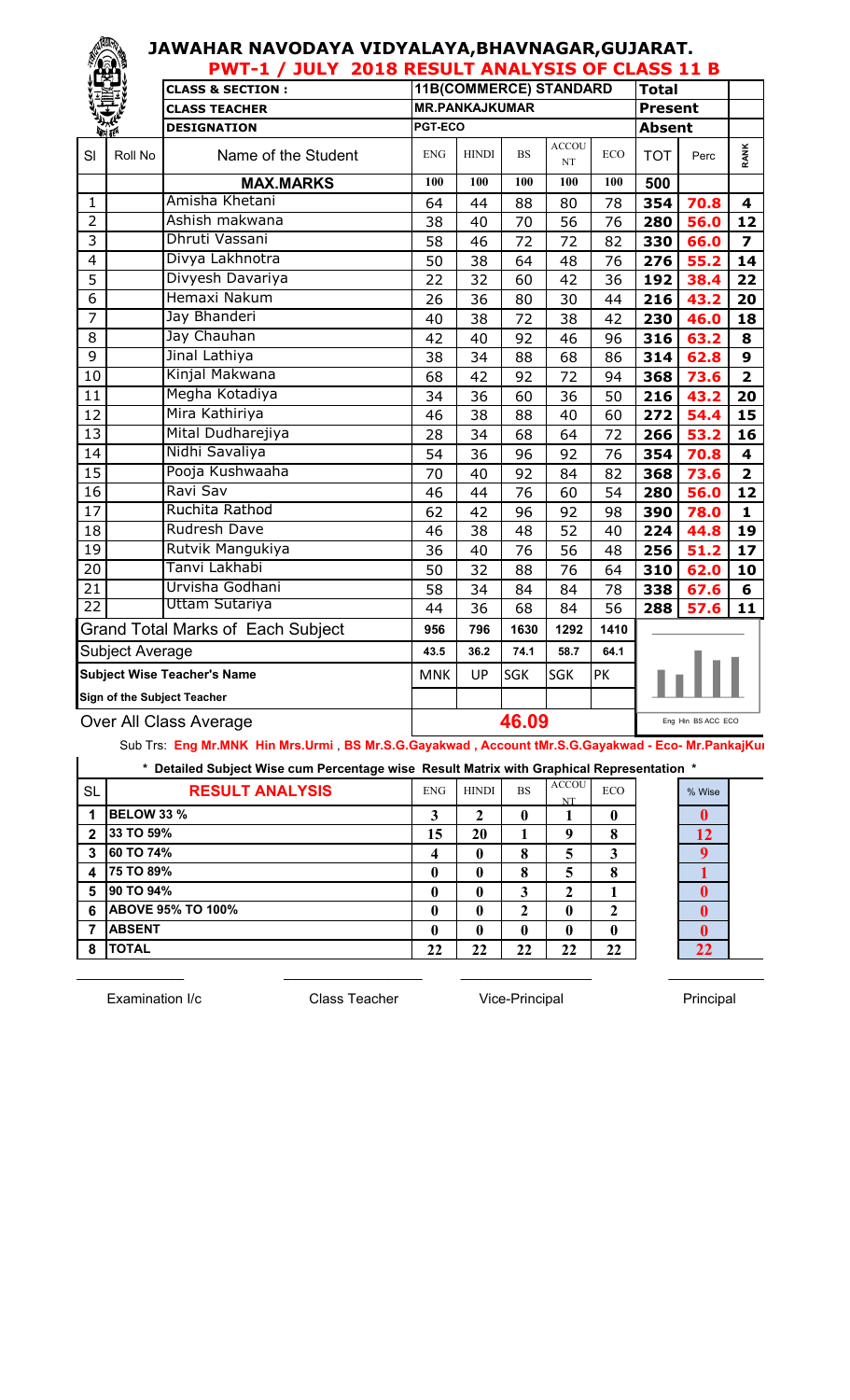|                        | PWT-1 / JULY 2018 RESULT ANALYSIS OF CLASS 12 A |                                          |                 |                        |      |                 |                 |                 |                            |                        |                         |
|------------------------|-------------------------------------------------|------------------------------------------|-----------------|------------------------|------|-----------------|-----------------|-----------------|----------------------------|------------------------|-------------------------|
|                        |                                                 | <b>CLASS &amp; SECTION:</b>              |                 | 12 A(SCIENCE) STANDARD |      | <b>Total</b>    |                 |                 |                            |                        |                         |
|                        |                                                 | <b>CLASS TEACHER</b>                     |                 | <b>MR.M.N.NIKAM</b>    |      |                 |                 |                 | <b>Present</b>             |                        |                         |
|                        | 新聞                                              | <b>DESIGNATION</b>                       | <b>PGT-ENG</b>  |                        |      |                 |                 |                 | <b>Absent</b>              |                        |                         |
| SI                     | Roll No                                         | Name of the Student                      | <b>ENG</b>      | <b>HINDI</b>           | PHY  | <b>CHEM</b>     | <b>BIO</b>      | <b>MATHS</b>    | <b>TOT</b>                 | Perc                   | <b>RANK</b>             |
|                        |                                                 | <b>MAX.MARKS</b>                         | 100             | 100                    | 100  | 100             | 100             | 100             | 500                        |                        |                         |
| 1                      |                                                 | Akash Paladiya                           | 66              | 24                     | 90   | 100             |                 | 86              | 366                        | 73.2                   | $\overline{\mathbf{4}}$ |
| 2                      |                                                 | Amit Boricha                             | 44              | 44                     | 58   | 46              | 72              |                 | 264                        | 52.8                   | 31                      |
| 3                      |                                                 | Aryan Umat                               | 52              | 44                     | 64   | 74              |                 | 52              | 286                        | 57.2                   | 23                      |
| 4                      |                                                 | Atul Makwana                             | 42              | 48                     | 88   | 84              |                 | 86              | 348                        | 69.6                   | 8                       |
| 5                      |                                                 | Bansari Godhani                          | 48              | 34                     | 76   | 50              |                 | 62              | 270                        | 54.0                   | 28                      |
| 6                      |                                                 | Bhagirath Kapadiya                       | 38              | 38                     | 56   | 84              |                 | 80              | 296                        | 59.2                   | 21                      |
| $\overline{7}$         |                                                 | Bhargav Jani                             | 32              | 22                     | 58   | $\overline{76}$ |                 | $\overline{36}$ | 224                        | 44.8                   | 42                      |
| 8                      |                                                 | Bhautik mahida                           | 48              | 38                     | 46   | 54              | 58              |                 | 244                        | 48.8                   | 38                      |
| 9                      |                                                 | <b>Bhavesh Degda</b>                     | 60              | 42                     | 82   | 68              | 96              |                 | 348                        | 69.6                   | 8                       |
| 10                     |                                                 | <b>Bhavik Bhil</b>                       | 50              | 32                     | 72   | 94              |                 | 94              | 342                        | 68.4                   | 10                      |
| 11                     |                                                 | <b>Bhavin Gilatar</b>                    | 48              | 46                     | 80   | $\overline{7}0$ | 88              |                 | 332                        | 66.4                   | 12                      |
| 12                     |                                                 | Dashrath Dodiya                          | 34              | 34                     | 60   | 70              |                 | 48              | 246                        | 49.2                   | 37                      |
| 13                     |                                                 | Dashrath Rathod                          | 34              | 54                     | 80   | 74              | 80              |                 | 322                        | 64.4                   | 17                      |
| 14                     |                                                 | Dhara Valiya                             | 56              | 36                     | 90   | 86              | 94              |                 | 362                        | 72.4                   | 5                       |
| $\overline{15}$        |                                                 | Dhruvi Agrawat                           | 64              | 48                     | 70   | 78              |                 | 80              | 340                        | 68.0                   | 11                      |
| 16                     |                                                 | Dhruvi Kanjiya                           | 42              | 40                     | 80   | 80              | 84              |                 | 326                        | 65.2                   | 14                      |
| 17                     |                                                 | Gayatri Dangiya                          | 36              | 30                     | 60   | 74              | 52              |                 | 252                        | 50.4                   | 35                      |
| 18                     |                                                 | Gigabhai Kamaliya                        | 70              | 48                     | 88   | 88              |                 | 94              | 388                        | 77.6                   | $\mathbf{1}$            |
| 19                     |                                                 | Gurudatt Agrawal                         | 32              | 42                     | 70   | 58              | 70              |                 | 272                        | 54.4                   | 27                      |
| 20                     |                                                 | Hardik Parmar                            | 40              | 34                     | 66   | 72              |                 | 40              | 252                        | 50.4                   | 35                      |
| $\overline{21}$        |                                                 | Indrajeetsinh Gohil                      | 62              | 56                     | 82   | 86              | 86              |                 | 372                        | 74.4                   | $\overline{\mathbf{2}}$ |
| 22                     |                                                 | Jagruti Gilatar                          | 52              | 50                     | 70   | 66              | 70              |                 | 308                        | 61.6                   | 19                      |
| 23                     |                                                 | Jalak Pandya                             | 56              | 42                     | 72   | 86              |                 | 100             | 356                        | 71.2                   | $\overline{\mathbf{z}}$ |
| $\overline{24}$        |                                                 | Janki Dave                               | 44              | 28                     | 78   | 56              | 50              |                 | 256                        | 51.2                   | 34                      |
| 25                     |                                                 | Jaydeep Jani                             | 48              | 48                     | 76   | 72              |                 | 64              | 308                        | 61.6                   | 19                      |
| 26                     |                                                 | kailash Dhapa                            | $\overline{36}$ | $\overline{38}$        | 46   | 60              | $\overline{56}$ |                 |                            | $236 \overline{)47.2}$ | 40                      |
| 27                     |                                                 | Kamalakshi Chaudhari                     | 30              | 28                     | 70   | 74              | 68              |                 | 270                        | 54.0                   | 28                      |
| 28                     |                                                 | Kinjal Baraiya                           | 48              | 40                     | 76   | 82              | 80              |                 | 326                        | 65.2                   | 14                      |
| 29                     |                                                 | Krishnpal Mori                           | 48              | 30                     | 72   | 80              |                 | 92              | 322                        | 64.4                   | 17                      |
| 30                     |                                                 | Kundan Godhadara                         | 42              | 26                     | 50   | 56              |                 | 68              | 242                        | 48.4                   | 39                      |
| 31                     |                                                 | Mansi Pandya                             | 36              | 34                     | 56   | 62              | 70              |                 | 258                        | 51.6                   | 33                      |
| 32                     |                                                 | Mihir                                    | 44              | 26                     | 42   | 56              | 58              |                 | 226                        | 45.2                   | 41                      |
| 33                     |                                                 | Mitrajsinh Gohil                         | 40              | 26                     | 66   | 64              |                 | 90              | 286                        | 57.2                   | 23                      |
| 34                     |                                                 | Mohitsinh Mori                           | 50              | 20                     | 62   | 64              | 88              |                 | 284                        | 56.8                   | 26                      |
| 35                     |                                                 | Mohiit Pandya                            | 50              | 30                     | 88   | 62              |                 | 96              | 326                        | 65.2                   | 14                      |
| 36                     |                                                 | Rajbha Rana                              | 30              | 28                     | 70   | 80              |                 | 78              | 286                        | 57.2                   | 23                      |
| 37                     |                                                 | <b>Rohit S</b>                           | 60              | 34                     | 78   | 84              |                 | 76              | 332                        | 66.4                   | 12                      |
| 38                     |                                                 | <b>Tushar Gohil</b>                      | 44              | 32                     | 86   | 100             |                 | 98              | 360                        | 72.0                   | 6                       |
| 39                     |                                                 | Unnati Moradiya                          | 58              | 30                     | 66   | 62              | 74              |                 | 290                        | 58.0                   | 22                      |
| 40                     |                                                 | Vrutik Pateliya                          | 64              | 38                     | 80   | 88              | 100             |                 | 370                        | 74.0                   | 3                       |
| 41                     |                                                 | Yashwank Sumra                           | 74              | 30                     | 60   | 72              |                 | 34              | 270                        | 54.0                   | 28                      |
| 42                     |                                                 | Yuvraj Damor                             | 46              | 28                     | 56   | 74              | 60              |                 | 264                        | 52.8                   | 31                      |
|                        |                                                 | <b>Grand Total Marks of Each Subject</b> | 1932            | 1496                   | 2846 | 2966            | 1554            | 1468            |                            |                        |                         |
|                        | Subject Average                                 |                                          | 46.0            | 35.6                   | 67.8 | 70.6            | 74.0            | 69.9            |                            |                        |                         |
|                        |                                                 | <b>Subject Wise Teacher's Name</b>       | <b>MNK</b>      | UP                     | KV   | ANM             | SG              | <b>ANC</b>      |                            |                        |                         |
|                        |                                                 | Sign of the Subject Teacher              |                 |                        |      |                 |                 |                 |                            |                        |                         |
| Over All Class Average |                                                 | 60.65                                    |                 |                        |      |                 |                 |                 | Eng Hin PHY CHEM BIO MATHS |                        |                         |

Sub Trs: **Eng Mr.MNK Hin Mrs.Urmi** , **Maths Mr.ANC , Bio-Ms.Sejal**- Chem:Mr.Anil Meena,Phy, Ms.Kamini Vilhekar,

\_\_\_\_\_\_\_\_\_\_\_\_\_\_\_ \_\_\_\_\_\_\_\_\_\_\_\_\_\_\_\_\_\_ \_\_\_\_\_\_\_\_\_\_\_\_\_\_\_\_\_ \_\_\_\_\_\_\_\_\_\_\_\_\_\_

**\* Detailed Subject Wise cum Percentage wise Result Matrix with Graphical Representation \***

| <b>SL</b> | <b>RESULT ANALYSIS</b>   | <b>ENG</b>              | <b>HINDI</b> | <b>PHY</b>   | <b>CHEM</b>  | <b>BIO</b> | <b>MATHS</b> | % Wise |
|-----------|--------------------------|-------------------------|--------------|--------------|--------------|------------|--------------|--------|
|           | <b>BELOW 33 %</b>        | $\overline{\mathbf{4}}$ | 17           | $\mathbf{0}$ | 0            | 0          | $\mathbf 0$  |        |
| 2         | 33 TO 59%                | 30                      | 25           | -9           | 7            | 5          | 5            | 22     |
| 3         | 60 TO 74%                | 8                       | $\mathbf{0}$ | 16           | 18           | 7          | 3            | 19     |
|           | 75 TO 89%                |                         | $\mathbf{0}$ | 15           | 14           | 6          | 6            |        |
| 5         | 90 TO 94%                |                         | $\mathbf{0}$ | າ            |              |            | 4            |        |
| 6         | <b>ABOVE 95% TO 100%</b> |                         | $\mathbf{0}$ | 0            | 2            | 2          | 3            |        |
|           | <b>ABSENT</b>            |                         | $\mathbf{0}$ | 0            | $\mathbf{0}$ |            | $\mathbf{0}$ |        |
| -8        | <b>TOTAL</b>             | 42                      | 42           | 42           | 42           | 21         | 21           | 42     |

 $\mathsf{I}$